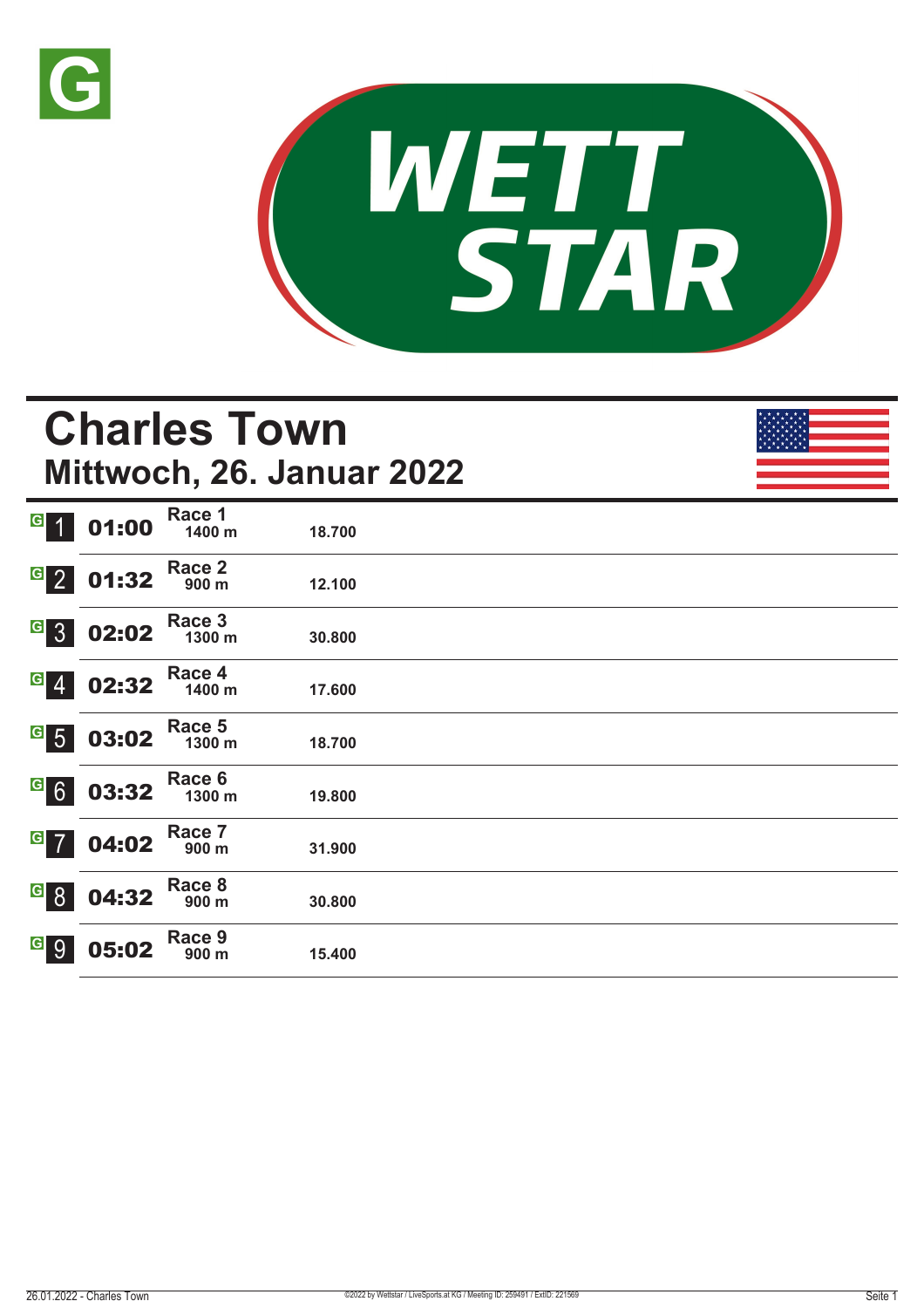| 26.01.2022 - Charles Town                                                                                                                                                                                                                                    |                                                                                                                                                        |                                                                                                                                                                                                                                   |                                                                                                                                       |                                                                                                                                                                                                                                             | Rennen#8                                              |                                                                                                                                                                                                                                                    |                                                                                                                                                                                                                                          |                                                                                                           |                                                                                                                                                                                                                                                             | Seite 2                                                                               |
|--------------------------------------------------------------------------------------------------------------------------------------------------------------------------------------------------------------------------------------------------------------|--------------------------------------------------------------------------------------------------------------------------------------------------------|-----------------------------------------------------------------------------------------------------------------------------------------------------------------------------------------------------------------------------------|---------------------------------------------------------------------------------------------------------------------------------------|---------------------------------------------------------------------------------------------------------------------------------------------------------------------------------------------------------------------------------------------|-------------------------------------------------------|----------------------------------------------------------------------------------------------------------------------------------------------------------------------------------------------------------------------------------------------------|------------------------------------------------------------------------------------------------------------------------------------------------------------------------------------------------------------------------------------------|-----------------------------------------------------------------------------------------------------------|-------------------------------------------------------------------------------------------------------------------------------------------------------------------------------------------------------------------------------------------------------------|---------------------------------------------------------------------------------------|
| <b>WANN STARTET IHR PFERD</b>                                                                                                                                                                                                                                |                                                                                                                                                        |                                                                                                                                                                                                                                   |                                                                                                                                       |                                                                                                                                                                                                                                             |                                                       |                                                                                                                                                                                                                                                    |                                                                                                                                                                                                                                          |                                                                                                           |                                                                                                                                                                                                                                                             |                                                                                       |
| A Bit Of Harlow<br>A Farewell Yodel<br>Alltheway To Cairo<br>Atrani<br>Azure Fire<br>Barry Karafin Bets<br>Baytown Jakester<br><b>Big Boy Potts</b><br>Blame It On Honey<br><b>Bronze Diva</b><br>Cairo Calling<br>Castle's Tuffy<br>Cayatano<br>Classy Jean | 6<br>9<br>6<br>Eisele<br>6<br>9<br>8<br>8<br>9<br><b>Ghost Mine</b><br>$\overline{7}$<br>Golden G<br>8<br>5<br><b>Grand Fiber</b><br>$\mathbf{1}$<br>5 | Cosa Mas Linda<br>Doesn't Make Cents<br>Earthquakedirector<br>Ellies Lil Castle<br>Eye Of The Needle<br>Frank's Legacy<br>Galilean Moon<br>Goodluckwiththat<br>Grecian Admiral<br>Happy Charlie                                   | 2<br>2<br>4<br>6<br>$\overline{7}$<br>$\overline{7}$<br>9<br>4<br>9<br>8<br>9<br>4<br>3                                               | Hartel<br>I'd Like To Know<br>Il Mio Regalo<br>I'm A Total Diva<br>Juba's House<br>Jungle Warrior<br>Kvle<br>Laura's Grand<br>Lil Perfect<br>Lost In Newyork<br>Lufty's Kisses<br>Magic Of Love<br>Magnificent Rocket<br>Megalodon'srevenge |                                                       | $\overline{2}$<br>$\overline{2}$<br>$\mathbf{1}$<br>$\overline{7}$<br>$\overline{7}$<br>9<br>9<br>5<br>5<br>8<br>$\overline{4}$<br>$\overline{2}$<br>$\sqrt{5}$<br>$\mathbf{1}$                                                                    | Mio Graceland<br>My Pretty Eyes<br>Native Courage<br>Nautical Warrior<br>Never Compromise<br>Nicky D<br><b>Nico</b><br>On A Whim<br>Perth Ambov<br>Ponticello<br>Richie's B L<br>River Crosroad Rvf<br>Roll Dem Bones<br>Run To Daylight | 6<br>$\overline{7}$<br>$\overline{2}$<br>4<br>4<br>5<br>3<br>1<br>4<br>6<br>$\overline{2}$<br>3<br>8<br>8 | Sacco And Vanzetti<br>Saint Vrain<br>Shoofly Pie<br>Silver And Blues<br>Spunman<br>Step Out Dancing<br>Strollntothebank<br>Strong Like Bull<br>Take A Swing<br>Taneleer<br><b>Triple Bad</b><br><b>Tyry Tyrannosaurus</b><br>Uottalikeit<br>Weavintheblocks | 9<br>3<br>5<br>4<br>9<br>3<br>6<br>8<br>6                                             |
| <b>WANN STARTET IHR JOCKEY / FAHRER</b>                                                                                                                                                                                                                      |                                                                                                                                                        |                                                                                                                                                                                                                                   |                                                                                                                                       |                                                                                                                                                                                                                                             |                                                       |                                                                                                                                                                                                                                                    |                                                                                                                                                                                                                                          |                                                                                                           |                                                                                                                                                                                                                                                             |                                                                                       |
| Alisson Anahi Nunez<br>Arnaldo Bocachica<br>Christian Hiraldo<br>Denis Araujo<br>Gerald Almodovar<br>Jason Simpson<br>Keimar Trotman<br>Reshawn Latchman<br><b>Wladimir Rocha</b>                                                                            | 1.2<br>2,3,4,6,8<br>1,2,6,8,9<br>8,9<br>6,7<br>1,9<br>1,9<br>5,6,7,9<br>3                                                                              |                                                                                                                                                                                                                                   | Angel Cruz<br>Brandon Whitacre<br>Connie McKenzie<br>Felino Lima<br>Gustavo Larrosa<br>Javier Rivera<br>Kim Cecil<br>Victor Rodriguez |                                                                                                                                                                                                                                             | 4.8.9<br>3<br>5<br>1.4.7.9<br>4,5,9<br>2,4,5<br>2.5.6 |                                                                                                                                                                                                                                                    | Antonio Lopez<br>Carlos Marrero<br>Darius Thorpe<br>Fredy Peltroche<br>J. D. Acosta<br>Jose Montano<br><b>Walter Cullum</b>                                                                                                              | Marshall Mendez                                                                                           | 2,3,4,6<br>3,5,7,8<br>1.5.7<br>2.6.7<br>2.4.8.9<br>2,8,9<br>3,4,5,6,7,9<br>8                                                                                                                                                                                |                                                                                       |
| <b>WANN STARTET IHR TRAINER</b>                                                                                                                                                                                                                              |                                                                                                                                                        |                                                                                                                                                                                                                                   |                                                                                                                                       |                                                                                                                                                                                                                                             |                                                       |                                                                                                                                                                                                                                                    |                                                                                                                                                                                                                                          |                                                                                                           |                                                                                                                                                                                                                                                             |                                                                                       |
| Alfonso Arias<br>Charles L. Frock<br>Dewayne C. Johnson<br>Edward T. Allard<br>James W. Casey<br>Jeff C. Runco<br>John D. McKee<br>Jr. James L. Cornwell<br>Linda Dollinger-Stehr<br>Miguel Ramos Agosto<br>Ricardo Rangel<br>Sherry L. Jackson              | 2<br>$\overline{4}$<br>4<br>8<br>$\overline{7}$<br>2.3.4.8<br>9<br>5<br>9<br>9                                                                         | Andrew J. Murtaugh<br>Claudio A. Gonzalez<br>Diana L. McClure<br>Elisha Perez<br>Jamey R. Johnson<br>Jeffrey S. Allen<br>Jose Corrales<br>Kevin J. Joy<br>Manolo Mangual<br>Mike E. Butts<br>Robert B. Laster<br>Stacey R. Viands |                                                                                                                                       | 1<br>8<br>$\overline{2}$<br>8<br>5<br>2.9<br>9<br>9<br>$\overline{2}$<br>5<br>3.7.8                                                                                                                                                         |                                                       | Anthony Farrior<br>Crystal G. Pickett<br>Donovan Raymond<br>lii Ollie L. Figgins<br>Javier Contreras<br>Joan A. Revnolds<br>Joseph P. Stehr<br><b>Kristy Gazzier</b><br>Michael G. Atkins<br>Paul McEntee<br>Ronney W. Brown<br>Timothy M. Collins | 4,6<br>2<br>$\overline{2}$<br>8<br>3<br>$\overline{5}$<br>3<br>$\overline{2}$<br>$\mathbf{1}$<br>3<br>6.8.9<br>5                                                                                                                         |                                                                                                           | <b>Anthony Lucas</b><br>David Walters<br><b>Eddie Clouston</b><br>Jack Hurley<br>Jean L. Rofe<br>John A. Casev<br>Joseph Pyke<br>Lela G. Hanagan<br>Michael Lee Weeks<br>Raimondo Schiano-Dicola<br>Ryan A. Gillespie<br><b>Timothy Shanley</b>             | 6<br>$\overline{7}$<br>9<br>5.6.9<br>7<br>1.4.5.6<br>9<br>6<br>6<br>9<br>$\mathbf{1}$ |

**Tina Malgarini-Mawing 7 Vernon Greaves 1,4 Victor M. Espinosa 5 Wade S. Sanderson 6**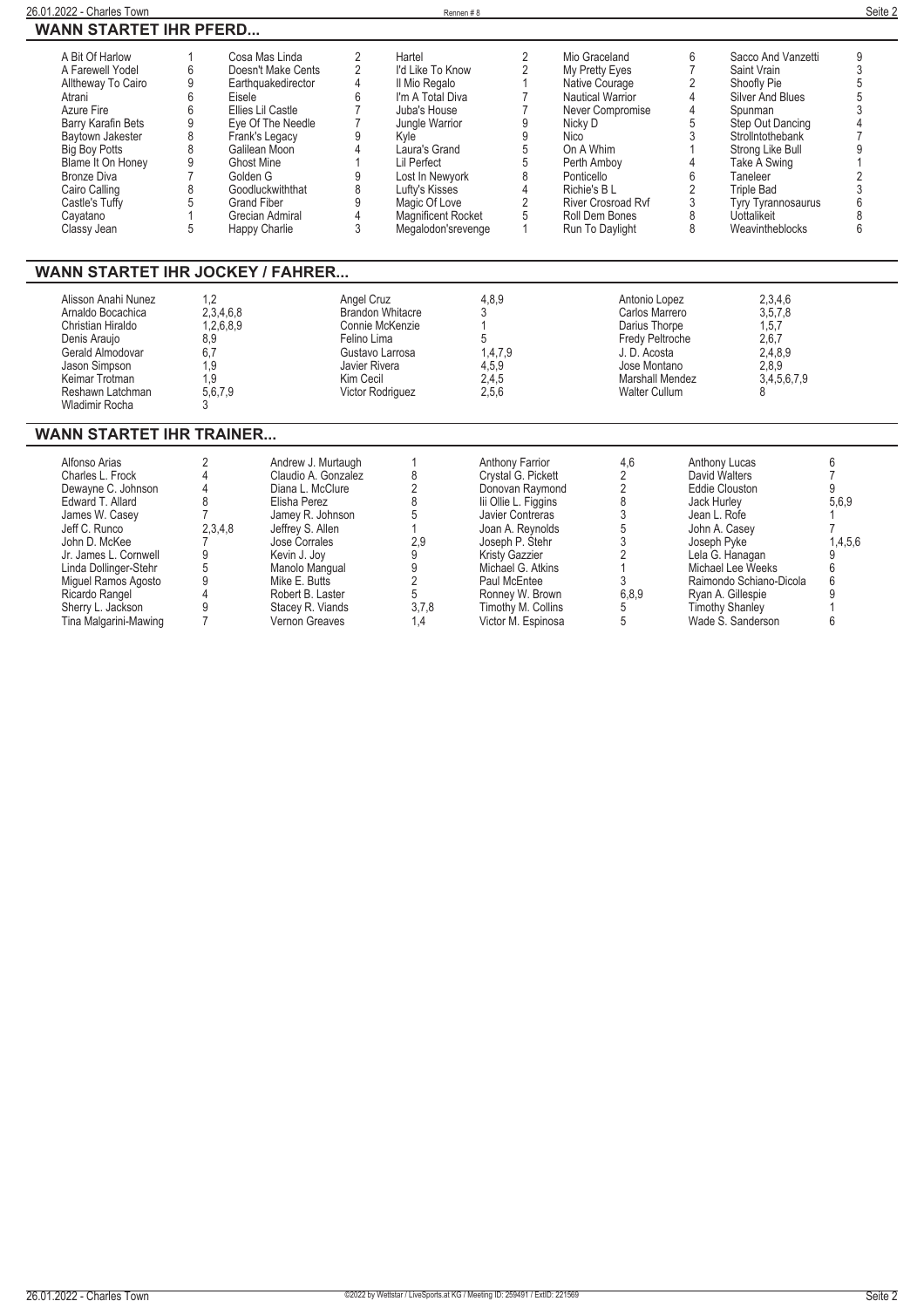#### **26.01.2022 - Charles Town** Rennen # 1 **Seite 3**

**1**<br>1 **01:00**

# **Race 1**

**1400 m 18.700** 

**Flach**

**Rennpreis: 18.700**

**FOR ACCREDITED WEST VIRGINIA-BRED MAIDENS, FOUR, FIVE, AND SIX YEARS OLD. Weight, 124 lbs. Claiming Price \$12,500, if for \$10,000, allowed 2 lbs.** 

| 1400                    |                                                                  |                    |                         |      |                        |                                              |
|-------------------------|------------------------------------------------------------------|--------------------|-------------------------|------|------------------------|----------------------------------------------|
|                         | On A Whim                                                        |                    |                         |      |                        |                                              |
| 1                       | 4j. dunkelbr W (Redeemed - Figgy Annette)                        | 08.12 Charles Town | 7                       | 1400 | 60.4 Connie McKenzie   | In Jubalation, Jackson Man, Quid Pro Quo     |
| 50.8                    | Trainer: Andrew J. Murtaugh<br>Besitzer: Andrew J. Murtaugh      | 24.08 Cnl          | 11                      | 1600 | 62,3 Maria Scaldaferri | Titrate, Fredisaten, China Beach             |
|                         |                                                                  | 16.08 Cnl          | $\overline{7}$          | 1400 | 35.4 J. Acosta         | Dreaming Of Gerry, Cool Comedian, Flying     |
| Box: 1<br>ML: 13,0      | <b>Connie McKenzie</b>                                           |                    |                         |      |                        |                                              |
|                         | <b>Take A Swing</b>                                              |                    |                         |      |                        |                                              |
| $\overline{\mathbf{2}}$ | 4j. kastanie W (Real Estate - Ms Washingtonia                    | 11.12 Charles Town | 9                       | 1300 | 82,5 Victor Rodriguez  | Champster, Salty J J, Cayatano               |
|                         | Trainer: Michael G. Atkins<br>Besitzer: Richard J. Freer         | 19.11 Charles Town | 6                       | 900  | 27,8 Victor Rodriguez  | Atrani, Megalodon'srevenge, Black Shadow     |
| 55.3                    |                                                                  | 21.10 Charles Town | 8                       | 900  | 34,9 Victor Rodriguez  | Forever Takes Time, Master This, In High G   |
| Box: 2<br>ML: 16,0      | <b>Gustavo Larrosa</b>                                           |                    |                         |      |                        |                                              |
|                         | <b>A Bit Of Harlow</b>                                           |                    |                         |      |                        |                                              |
| 3                       | 4j. rotbraun W (Denis Of Cork - Lady Harlow)                     | 17.12 Charles Town | 5                       | 900  | 34.8 Christian Hiraldo | Running Roy, Magic Of Love, Split The Pac    |
|                         | Trainer: Vernon Greaves                                          | 10.12 Charles Town | 4                       | 900  | 26.0 Darius Thorpe     | A Great Affair, Juba Junior, Juba's Fancy    |
| 55.3                    | <b>Besitzer: Headingly Stables</b>                               | 18.11 Charles Town | 4                       | 1300 | .8 Darius Thorpe       | Noble El Sid, Ghost Mine, Yes Sir Bob        |
|                         | <b>Christian Hiraldo</b>                                         | 27.02 Charles Town | 3                       | 1300 | 22.2 Christian Hiraldo | Executive Prize, Twentytwenty, A Bit Of Harl |
| Box: 3<br>ML: 35,0      |                                                                  | 29.01 Charles Town | 10                      | 1300 | 34.7 Christian Hiraldo | Candy Invasion, Choco Roco, Return To Me     |
|                         | Megalodon's revenge<br>4j. dunkelbr W (Bittel Road - With Class) |                    |                         |      |                        |                                              |
| 4                       |                                                                  | 10.12 Charles Town | 6                       | 900  | 29.2 Keimar Trotman    | A Great Affair, Juba Junior, Juba's Fancy    |
|                         | Trainer: Timothy Shanley                                         | 19.11 Charles Town | $\overline{2}$          | 900  | 3.2 Keimar Trotman     | Atrani, Megalodon'srevenge, Black Shadow     |
| 55.3                    | Besitzer: Katie Fisher                                           | 11.11 Charles Town | $\overline{7}$          | 900  | 80.9 Keimar Trotman    | Froqqy The Gremlin, Doc Elm, In High Gear    |
| Box: 4                  |                                                                  | 28.10 Charles Town | 3                       | 900  | 10.4 Keimar Trotman    | Jaxjaxxorjacks, Juba's Fancy, Megalodon'sr   |
| ML: 55,0                | <b>Keimar Trotman</b>                                            | 21.10 Charles Town | 5                       | 900  | 16,3 Keimar Trotman    | Forever Takes Time, Master This, In High G   |
|                         | <b>Ghost Mine</b>                                                |                    |                         |      |                        |                                              |
| 5                       | 6j. dunkelbr W (Three Chopt Road - Ghost Ba                      | 11.12 Charles Town | 4                       | 1300 | 41,2 Jason Simpson     | Champster, Salty J J, Cayatano               |
|                         | Trainer: Joseph Pyke                                             | 18.11 Charles Town | $\overline{\mathbf{2}}$ | 1300 | 7,3 Jason Simpson      | Noble El Sid, Ghost Mine, Yes Sir Bob        |
| 55.3                    | Besitzer: Honeymoon On Ice Racing St                             | 29.10 Charles Town | 5                       | 1300 | 19,8 Jason Simpson     | Weavintheblocks, Kid Genius, Cayatano        |
|                         |                                                                  | 08.10 Charles Town | 5                       | 1400 | 49,8 Jason Simpson     | Huckleberry Friend, Weavintheblocks, Salty   |
| Box: 5<br>ML: 5,0       | <b>Jason Simpson</b>                                             | 01.10 Charles Town | 8                       | 1300 | 75,8 Alisson Nunez     | Catfish, Hot Fudge Sonde, Jackson Man        |
|                         |                                                                  |                    |                         |      |                        |                                              |
| 6                       | Il Mio Regalo<br>5j. dunkelbr W (Limehouse - Spicetown)          | 10.12 Charles Town | 7                       | 900  | 52.0 Christian Hiraldo | A Great Affair, Juba Junior, Juba's Fancy    |
|                         | Trainer: Jeffrey S. Allen                                        | 19.11 Charles Town | 4                       | 900  | 17,7 Christian Hiraldo | Atrani, Megalodon'srevenge, Black Shadow     |
| 52.2                    | Besitzer: Robin Grams                                            | 28.10 Charles Town | 5                       | 900  | 13.4 Christian Hiraldo | Jaxjaxxorjacks, Juba's Fancy, Megalodon'sr   |
|                         |                                                                  | 09.09 Charles Town | $\overline{7}$          | 900  | 26,5 Christian Hiraldo | Cedar Runs Castle, Mr. Hostler, Juba's Fan   |
| Box: 6<br>ML: 11,0      | <b>Alisson Anahi Nunez</b>                                       | 19.08 Charles Town | 10                      | 900  | 14.5 Christian Hiraldo | Eleanors Jack, Cedar Runs Castle, Foggy A    |
|                         | Cayatano                                                         |                    |                         |      |                        |                                              |
| 7                       | 4j. dunkelbr W (Weave It To Me - Poplar Plain)                   | 11.12 Charles Town | 3                       | 1300 | 6,6 Darius Thorpe      | Champster, Salty J J, Cayatano               |
|                         | Trainer: Jean L. Rofe                                            | 19.11 Charles Town | 6                       | 1700 | 38,4 Darius Thorpe     | Badger Tooth, Momza, Are You Happy           |
| 56.2                    | Besitzer: Gordonsdale Farm                                       | 29.10 Charles Town | 3                       | 1300 | 1,6 Darius Thorpe      | Weavintheblocks, Kid Genius, Cayatano        |
|                         |                                                                  | 08.10 Charles Town | 4                       | 1400 | 1.7 Darius Thorpe      | Huckleberry Friend, Weavintheblocks, Salty   |
| Box: 7<br>ML: 28,0      | <b>Darius Thorpe</b>                                             | 10.09 Charles Town | 4                       | 1400 | 43.9 Alexis Rios-Conde | Hillbilly Rock, Catfish, Cristiano Boy       |
| Ergebnis:               | Quoten:                                                          |                    |                         |      |                        |                                              |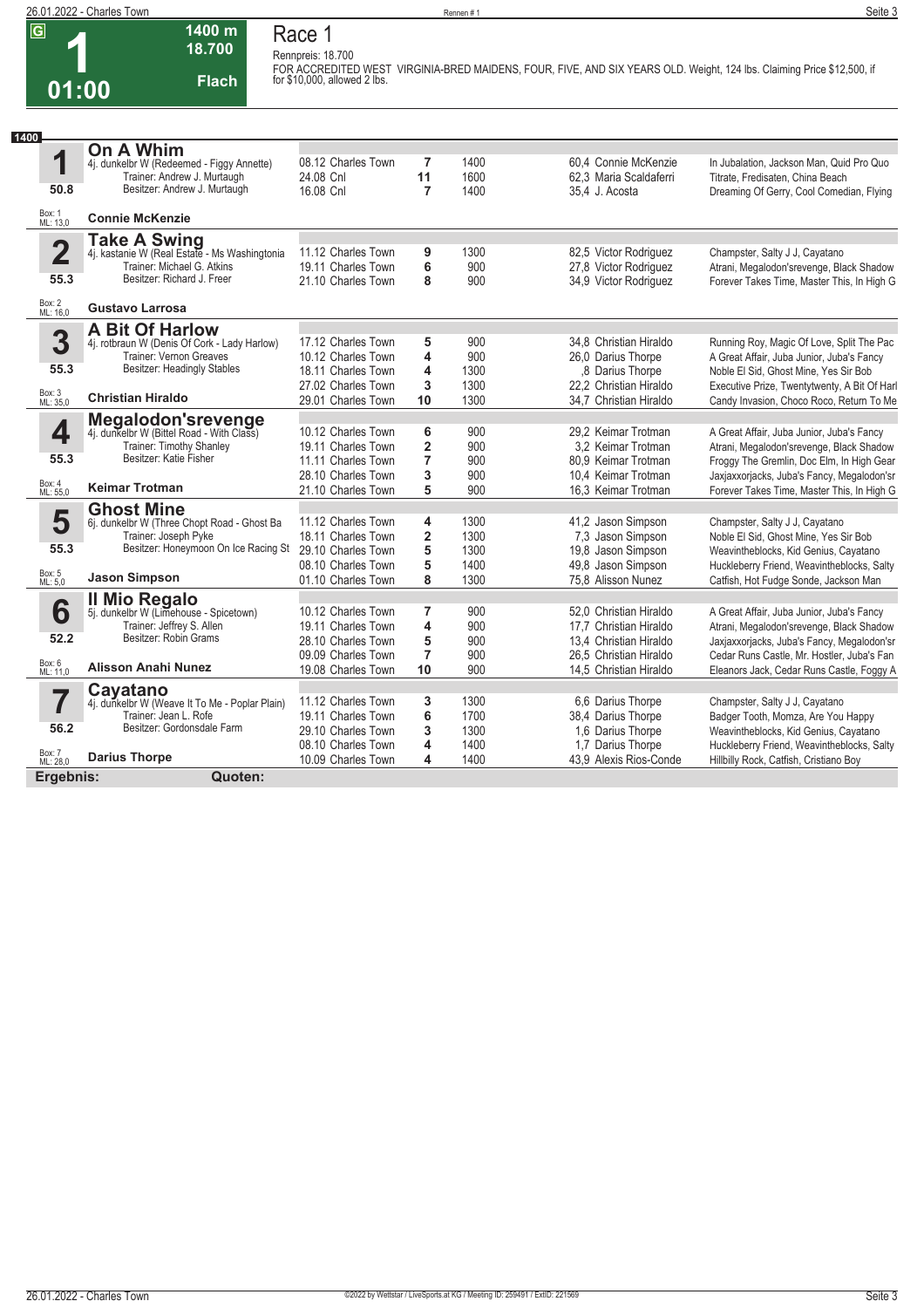

#### **900 m 12.100 Flach Race 2**

**Rennpreis: 12.100 FOR FOUR YEAR OLDS AND UPWARD WHICH HAVE NEVER WON TWO RACES. Weight, 124 lbs. Non-winners Of A Race Since December 20 Allowed 2 lbs. Claiming Price \$5,000, if for \$4,500, allowed 2 lbs.** 

| 900                     |                                                      |                                         |        |             |                                                |                                                                                   |
|-------------------------|------------------------------------------------------|-----------------------------------------|--------|-------------|------------------------------------------------|-----------------------------------------------------------------------------------|
|                         | I'd Like To Know                                     |                                         |        |             |                                                |                                                                                   |
| 1                       | 6j. rotbraun W (Street Magician - A Lover's Qu       | 01.12 Charles Town                      | 7      | 900         | 111,1 Jerry Villegas                           | Buddy's Run, Fluent In Sarcasm, Castle Fiv                                        |
|                         | Trainer: Mike E. Butts                               | 18.11 Charles Town                      | 5      | 900         | 20,8 Jerry Villegas                            | Little Bold Bandit, D Tachyon, Taneleer                                           |
| 54.4                    | Besitzer: John C. Kenworthy                          | 09.07 Charles Town                      | 9      | 1400        | 8,0 Ramon Maldonado                            | The Exception, Stephanopoulos, Grey Invas                                         |
|                         |                                                      | 25.06 Charles Town                      | 6      | 900         | 11,2 Ramon Maldonado                           | Willie The Whale, Pagan Smart, Holy Boly                                          |
| Box: 1<br>ML: 21,0      | <b>Christian Hiraldo</b>                             | 04.06 Charles Town                      | 7      | 900         | 1,2 Arnaldo Bocachica                          | Pagan Smart, Gattosing, Willie The Whale                                          |
|                         | <b>Native Courage</b>                                |                                         |        |             |                                                |                                                                                   |
| $\overline{\mathbf{2}}$ | 5j. rotbraun W (Bourbon Courage - I Got A An         | 19.12 Laurel Park                       | 7      | 1100        | 18,7 Bryson Butterfly                          | Pet's Night, Pepe And Heywood, Lifespan                                           |
|                         | Trainer: Kristy Gazzier                              | 24.11 Charles Town                      | 6      | 1400        | 68,7 Christian Hiraldo                         | Waist Deep, Happy Charlie, Elvirus                                                |
| 55.3                    | Besitzer: Cristina V. Mosby                          | 05.11 Charles Town                      | 8      | 1300        | 51.2 Keimar Trotman                            | Never Compromise, Roof Top Bar, Jeffery S                                         |
|                         |                                                      | 19.09 Laurel Park                       | 10     | 1100        | 43,9 Denis Araujo                              | Putin Online, Frat, Crack The Safe                                                |
| Box: 2<br>ML: 9,0       | <b>Victor Rodriguez</b>                              | 29.08 Tim                               | 5      | 1300        | 3,9 Arnaldo Bocachica                          | Subject To Change, Souper Emperor, Ameri                                          |
|                         | Zip The Lip                                          |                                         |        |             |                                                |                                                                                   |
| 3                       | 4j. kastanie W (Imagining - Talkin Smack)            | 04.12 Charles Town                      | 9      | 1400        | 2.7 Xavier Perez                               | Charlie Potatoes, Day Of Honor, Tommy Pie                                         |
|                         | Trainer: Diana L. McClure                            | 11.11 Laurel Park                       | 8      | 1600        | 61,8 Jean Alvelo                               | Seville Row, Ouch Ouch Ouch, Jestful                                              |
| 52.2                    | Besitzer: Diana L. McClure                           | 28.10 Laurel Park                       | 4      | 1400        | 8.4 Jean Alvelo                                | Tyreek, Crying For More, Just Pick One                                            |
|                         |                                                      | 08.10 Laurel Park                       | 4      | 1200        | 14,9 John Hiraldo                              | Alpha Queue, Tyreek, Bold Trek                                                    |
| Box: 3<br>ML: 16,0      | Alisson Anahi Nunez                                  | 19.09 Laurel Park                       | 11     | 1100        | 42,8 Xavier Perez                              | Putin Online, Frat, Crack The Safe                                                |
|                         | <b>Magic Of Love</b>                                 |                                         |        |             |                                                |                                                                                   |
| 4                       | 4j. rotbraun W (Magician - Foreverinmyheart)         | 31.12 Laurel Park                       | 9      | 1100        | 77,2 Jean Alvelo                               | Hair Of The Dog, Pardsy, One More Factor                                          |
|                         | Trainer: Jose Corrales                               | 17.12 Charles Town                      | 1      | 900         | 29,1 Antonio Lopez                             | Running Roy, Magic Of Love, Split The Pac                                         |
| 54.4                    | Besitzer: Llc Corrales Racing                        | 30.10 Delaware Park                     | 4      | 1200        | 12,0 Carol Cedeno                              | Mutakaamil, Panna Mine, Jaime Jamel                                               |
|                         |                                                      | 05.09 Tim                               | 5      | 1300        | 4,2 Alexander Crispin                          | Uncle Cecil, Canherun, Iron Pearls                                                |
| Box: 4<br>ML: 13,0      | <b>Antonio Lopez</b>                                 | 22.08 Pimlico                           | 3      | 1000        | 5,6 Alexander Crispin                          | Lost Uncle, Divine Proportion, Magic Of Lov                                       |
|                         | <b>Doesn't Make Cents</b>                            |                                         |        |             |                                                |                                                                                   |
| 5                       | 4j. kastanie H (Goldencents - Diamond Stiletto       | 10.12 Charles Town                      | 8      | 900         | 13,4 Fredy Peltroche                           | Youreoutofcontrol, Richie's B L, Taneleer                                         |
|                         | Trainer: Alfonso Arias                               | 18.11 Charles Town                      | 4      | 900         | 16,4 Fredy Peltroche                           | Little Bold Bandit, D Tachyon, Taneleer                                           |
| 55.3                    | Besitzer: Llc Aa Trainer                             | 28.10 Charles Town                      | 4      | 900         | 4,0 Fredy Peltroche                            | Flash Lightening, Richie's B L, Raven Rahy                                        |
|                         |                                                      | 07.10 Charles Town                      | 4      | 900         | 9.1 Jacinto Chilo                              | Jess's Reserve, Run Rabbit, Paid Holiday                                          |
| Box: 5<br>ML: 16,0      | <b>Fredy Peltroche</b>                               | 16.09 Charles Town                      | 3      | 900         | 12,5 Fredy Peltroche                           | Theheatofthenight, Jess's Reserve, Doesn't                                        |
|                         | <b>Taneleer</b>                                      |                                         |        |             |                                                |                                                                                   |
| 6                       | 4j. rotbraun W (Fast Anna - Unusually Talente        | 13.01 Charles Town                      | 10     | 1300        | 49,2 Kim Cecil                                 | Jeffery Scott, J J Wedgit Man, Gattosing                                          |
|                         | Trainer: Donovan Raymond                             | 10.12 Charles Town                      | 3      | 900         | 10,1 Kim Cecil                                 | Youreoutofcontrol, Richie's B L, Taneleer                                         |
| 54.4                    | Besitzer: Francis, Hughbal And Raymo                 | 18.11 Charles Town                      | 3      | 900         | 4,6 Jason Simpson                              | Little Bold Bandit, D Tachyon, Taneleer                                           |
|                         |                                                      | 10.11 Charles Town                      | 6      | 900         | 55,5 Jason Simpson                             | Sacco And Vanzetti, Quick Entry, Union Gra                                        |
| Box: 6<br>ML: 21,0      | <b>Kim Cecil</b>                                     | 27.10 Charles Town                      | 4      | 900         | 50,5 Jan Marrero                               | Strong Safety, Majestic Seas, Banner Man                                          |
|                         | <b>Cosa Mas Linda</b>                                |                                         |        |             |                                                |                                                                                   |
| 7                       | 5j. rotbraun W (Mineshaft - Happily Unbridled)       | 19.11 Laurel Park                       | 7      | 1700        | 7,2 Alisson Nunez                              | Monyinthebanksey, Striking It Lucky, Rockin                                       |
|                         | Trainer: Jose Corrales                               | 13.11 Laurel Park                       | 8      | 1300        | 4,2 Bryson Butterfly                           | Dejohn, Pet's Night, Just Pick One                                                |
| 54.4                    | Besitzer: Corrales Racing, Llc And Espi              | 31.10 Laurel Park                       | 8      | 1600        | 5,9 Leonardo Corujo                            | Fore On Seven, Sheriff Chip, Striking It Luck                                     |
|                         |                                                      | 21.10 Laurel Park                       | 1      | 1100        | 3,7 Leonardo Corujo                            | Cosa Mas Linda, Uncommon Valor, Miracle                                           |
| Box: 7<br>ML: 3,0       | J. D. Acosta                                         | 16.07 Pimlico                           | 4      | 1700        | 1.0 Jevian Toledo                              | El Equalizer, Transfer The Funds, Raeford                                         |
|                         | <b>Richie's BL</b>                                   |                                         |        |             |                                                |                                                                                   |
| 8                       | 5j. rotbraun W (Wicked Rich - Miss Golden Fre        | 10.12 Charles Town                      | 2      | 900         | 14,7 Jose Montano                              | Youreoutofcontrol, Richie's B L, Taneleer                                         |
|                         | Trainer: Crystal G. Pickett                          | 18.11 Charles Town                      | 6      | 900         | 6.7 Jose Montano                               | Little Bold Bandit, D Tachyon, Taneleer                                           |
| 55.3                    | Besitzer: Charles J. Adams                           | 28.10 Charles Town                      | 2      | 900         | 3,8 Jose Montano                               | Flash Lightening, Richie's B L, Raven Rahy                                        |
|                         | Jose Montano                                         | 29.09 Charles Town                      | 1      | 900         | 4,8 Jose Montano                               | Richie's B L, Bosey, Being Me                                                     |
| Box: 8<br>ML: 13,0      |                                                      | 17.09 Charles Town                      | 3      | 900         | 4,4 Lucky Mbatha                               | Raven Rahy, Lil Chitu, Richie's B L                                               |
|                         | <b>Hartel</b>                                        |                                         |        |             |                                                |                                                                                   |
| 9                       | 6j. rotbraun W (City Zip - Madeira Park)             | 15.12 Charles Town                      | 9      | 1300        | 13,9 Arnaldo Bocachica                         | Event Party, Cowboy At Heart, Like Segal                                          |
| 55.3                    | Trainer: Jeff C. Runco<br>Besitzer: Rockingham Ranch | 24.11 Charles Town                      | 5      | 900         | 5,2 Arnaldo Bocachica                          | Macy's Boy, Cowboy At Heart, One More Fa                                          |
|                         |                                                      | 07.10 Charles Town                      | 5      | 900         | 1.1 Arnaldo Bocachica                          | Stretch The Truth, One More Factor, Chasin                                        |
| Box: 9<br>ML: 22,0      | <b>Arnaldo Bocachica</b>                             | 23.09 Laurel Park<br>05.06 Charles Town | 4<br>4 | 1100<br>900 | 3.5 Horacio Karamanos<br>2,2 Arnaldo Bocachica | Charm City Band, Southside Swig, Billingsg<br>Golden Key, Laughing Cat, Moss Boss |
|                         |                                                      |                                         |        |             |                                                |                                                                                   |
| Ergebnis:               | Quoten:                                              |                                         |        |             |                                                |                                                                                   |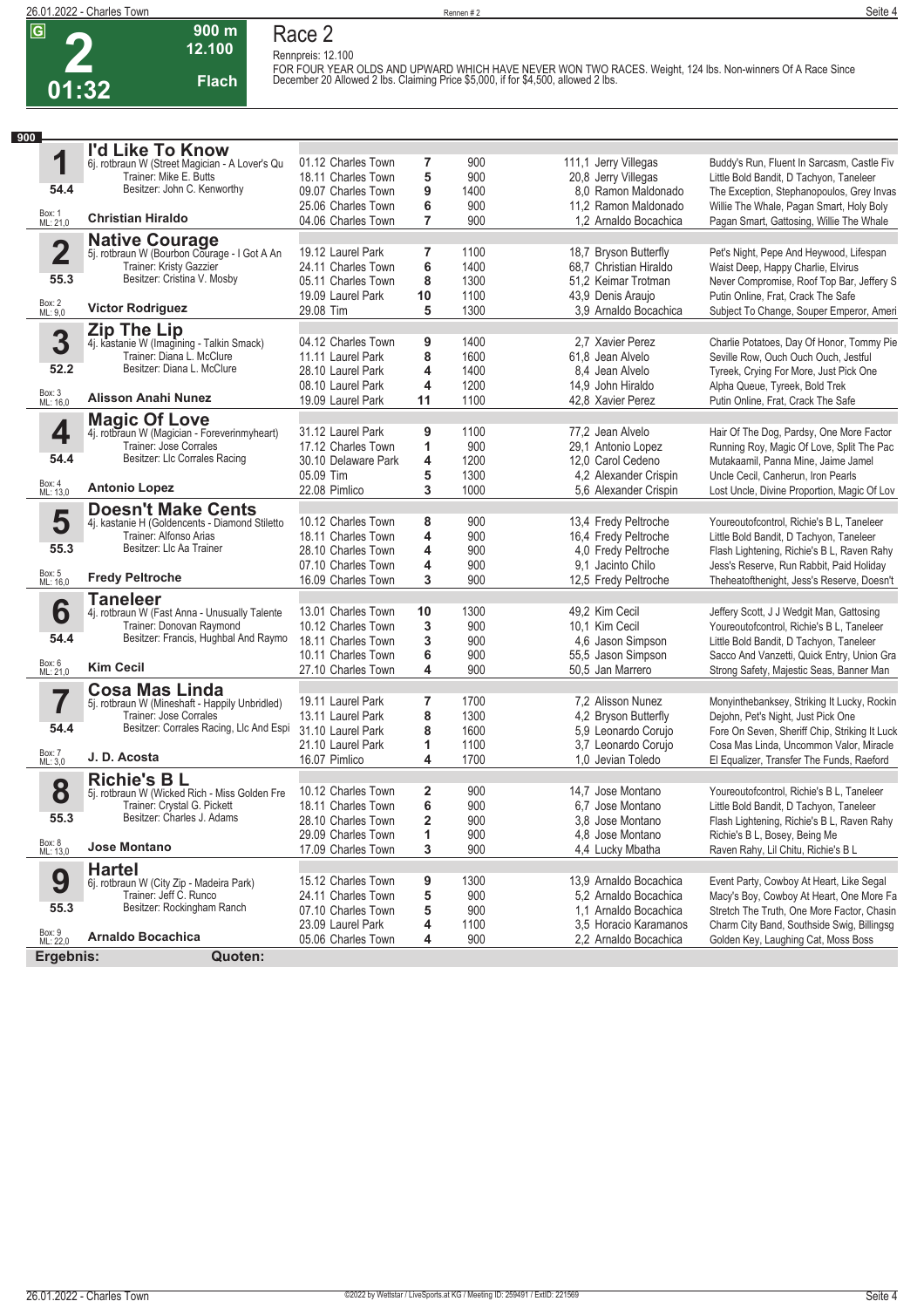

### **Race 3**

**30.800 Flach**

**1300 m**

**Rennpreis: 30.800** FOR FOUR YEAR OLDS AND UPWARD WHICH HAVE NEVER WON TWO RACES. Weight, 124 lbs. Non-winners Of Two Races Allowed<br>2 Ibs. A Race Since November 20 Allowed 4 Ibs. (Races Where Entered For \$12,500 Or Less Not Considered In Weig

| 1300                    |                                                        |                     |                |      |                       |                                            |
|-------------------------|--------------------------------------------------------|---------------------|----------------|------|-----------------------|--------------------------------------------|
|                         | <b>Triple Bad</b>                                      |                     |                |      |                       |                                            |
| 1                       | 6j. dunkelbr W (Siente El Trueno - Endless Ho          | 16.12 Charles Town  | 4              | 1400 | 22.7 Wladimir Rocha   | River Crosroad Rvf, Youthinkthatsfunny, No |
|                         | Trainer: Joseph P. Stehr                               | 25.11 Charles Town  | 4              | 1300 | 14,4 Wladimir Rocha   | Nico, No Change, Youthinkthatsfunny        |
| 56.2                    | Besitzer: Vicki L. Stehr                               | 04.11 Charles Town  | $\overline{2}$ | 1400 | 21.0 Wladimir Rocha   | No Change, Triple Bad, Youthinkthatsfunny  |
|                         |                                                        | 09.10 Charles Town  | 5              | 1400 | 38.2 Wladimir Rocha   | Penquin Power, Fancy Concho, Boaster       |
| Box: 1<br>ML: 9.0       | <b>Wladimir Rocha</b>                                  | 27.08 Charles Town  | $\overline{7}$ | 900  | 15.5 Wladimir Rocha   | Aaron's Tap, Golden Key, Laughing Cat      |
|                         |                                                        |                     |                |      |                       |                                            |
| $\overline{\mathbf{2}}$ | Happy Charlie<br>4j. rotbraun W (Runhappy - Aguadilla) | 15.12 Charles Town  | 5              | 1300 | 3.5 Jose Montano      | Event Party, Cowboy At Heart, Like Segal   |
|                         | Trainer: Stacey R. Viands                              | 24.11 Charles Town  | $\overline{2}$ | 1400 | 5,9 Carlos Marrero    | Waist Deep, Happy Charlie, Elvirus         |
| 54.4                    | Besitzer: Anthony Dimino                               | 03.11 Charles Town  | 1              | 1700 | 2.9 Carlos Marrero    | Happy Charlie, Are You Happy, Momza        |
|                         |                                                        | 16.10 Charles Town  | $\overline{2}$ | 1400 | 5.4 Carlos Marrero    | Dashing Circles, Happy Charlie, More Pleas |
| Box: 2<br>ML: 13,0      | <b>Carlos Marrero</b>                                  | 10.09 Charles Town  | 5              | 900  | 4.1 Arnaldo Bocachica | Chasing Anna, Hello Carlo, Running Roy     |
|                         | <b>Saint Vrain</b>                                     |                     |                |      |                       |                                            |
| 3                       | 4j. rotbraun W (Congrats - Lutethetill)                | 16.04 Keeneland     | 4              | 1600 | 24,6 Miquel Mena      | Mobster Gun, The Beat, Two Worlds          |
|                         | Trainer: Paul McEntee                                  | 05.03 Charles Town  | 3              | 1400 | 8.2 Denis Araujo      | Social Chic, Like Segal, Saint Vrain       |
| 54.4                    | Besitzer: Iron Oaks Farm Llc                           | 27.01 Charles Town  | $\overline{2}$ | 1300 | 11,3 Denis Araujo     | Alpha Chi Rho, Saint Vrain, Like Segal     |
|                         |                                                        | 02.12 Mountaineer   | 1              | 1600 | .5 Isaias Ayala       | Saint Vrain, Executive Prize, Prince Amade |
| Box: 3<br>ML: 16,0      | <b>Brandon Whitacre</b>                                | 11.11 Indiana Downs | 4              | 1200 | 19.0 Kendal Sterritt  | Chicken Truck, That Khenny, Orb Of The Bo  |
|                         | <b>River Crosroad Ryf</b>                              |                     |                |      |                       |                                            |
| 4                       | 5j. grau/bra W (Fiber Sonde - Mama Jon)                | 16.12 Charles Town  | 1              | 1400 | 3,8 Arnaldo Bocachica | River Crosroad Rvf, Youthinkthatsfunny, No |
|                         | Trainer: Jeff C. Runco                                 | 20.10 Charles Town  | 1              | 1300 | 4.0 Arnaldo Bocachica | River Crosroad Rvf, Fancy Concho, Awsom    |
| 56.2                    | Besitzer: Rolling Hills Racing Stable Llc              | 08.09 Charles Town  | $\overline{2}$ | 1400 | ,9 Arnaldo Bocachica  | Night Train Wayne, River Crosroad Rvf, Spu |
|                         |                                                        | 05.08 Charles Town  | 1              | 1300 | 4,8 Arnaldo Bocachica | River Crosroad Rvf, Derby Day Dreams, Pis  |
| Box: 4<br>ML: 2,0       | <b>Arnaldo Bocachica</b>                               | 10.06 Charles Town  | $\overline{2}$ | 900  | 3.1 Arnaldo Bocachica | Nico, River Crosroad Rvf, Strong Safety    |
|                         | <b>Spunman</b>                                         |                     |                |      |                       |                                            |
| 5                       | 5j. rotbraun W (Revolutionary - Southern Bras          | 26.11 Charles Town  | 6              | 1700 | 52,2 Walter Cullum    | Ishihara, Martin Man, Irish Meadow         |
|                         | Trainer: Jeff C. Runco                                 | 04.11 Charles Town  | 4              | 1700 | 14.3 Alisson Nunez    | Ishihara, Irish Meadow, Bop Marley         |
| 53.1                    | Besitzer: Boyer, James A. And Colesw                   | 08.09 Charles Town  | 3              | 1400 | 6.8 Carlos Marrero    | Night Train Wayne, River Crosroad Rvf, Spu |
|                         |                                                        | 29.07 Charles Town  | 4              | 1400 | 8.3 Carlos Marrero    | No Change, Night Train Wayne, Candy Inva   |
| Box: 5<br>ML: 21,0      | <b>Marshall Mendez</b>                                 | 08.07 Charles Town  | 1              | 1400 | 1.9 Arnaldo Bocachica | Spunman, Lufty's Kisses, Nazca Mystery     |
|                         | <b>Nico</b>                                            |                     |                |      |                       |                                            |
| 6                       | 5j. rotbraun H (Trappe Shot - Cleft In The Roc         | 16.12 Charles Town  | 6              | 1400 | 1.3 Antonio Lopez     | River Crosroad Rvf, Youthinkthatsfunny, No |
|                         | Trainer: Javier Contreras                              | 25.11 Charles Town  | 1              | 1300 | 1,5 Antonio Lopez     | Nico, No Change, Youthinkthatsfunny        |
| 56.2                    | Besitzer: O'Sullivan Farms Llc                         | 05.11 Charles Town  | $\overline{2}$ | 1300 | 1.9 Antonio Lopez     | Just Right, Nico, Company Clown            |
|                         |                                                        | 09.07 Charles Town  | 1              | 1300 | ,4 Antonio Lopez      | Nico, No Change, Candy Invasion            |
| Box: 6<br>ML: 22,0      | <b>Antonio Lopez</b>                                   | 10.06 Charles Town  | 1              | 900  | 1,7 Antonio Lopez     | Nico, River Crosroad Rvf, Strong Safety    |
| Ergebnis:               | Quoten:                                                |                     |                |      |                       |                                            |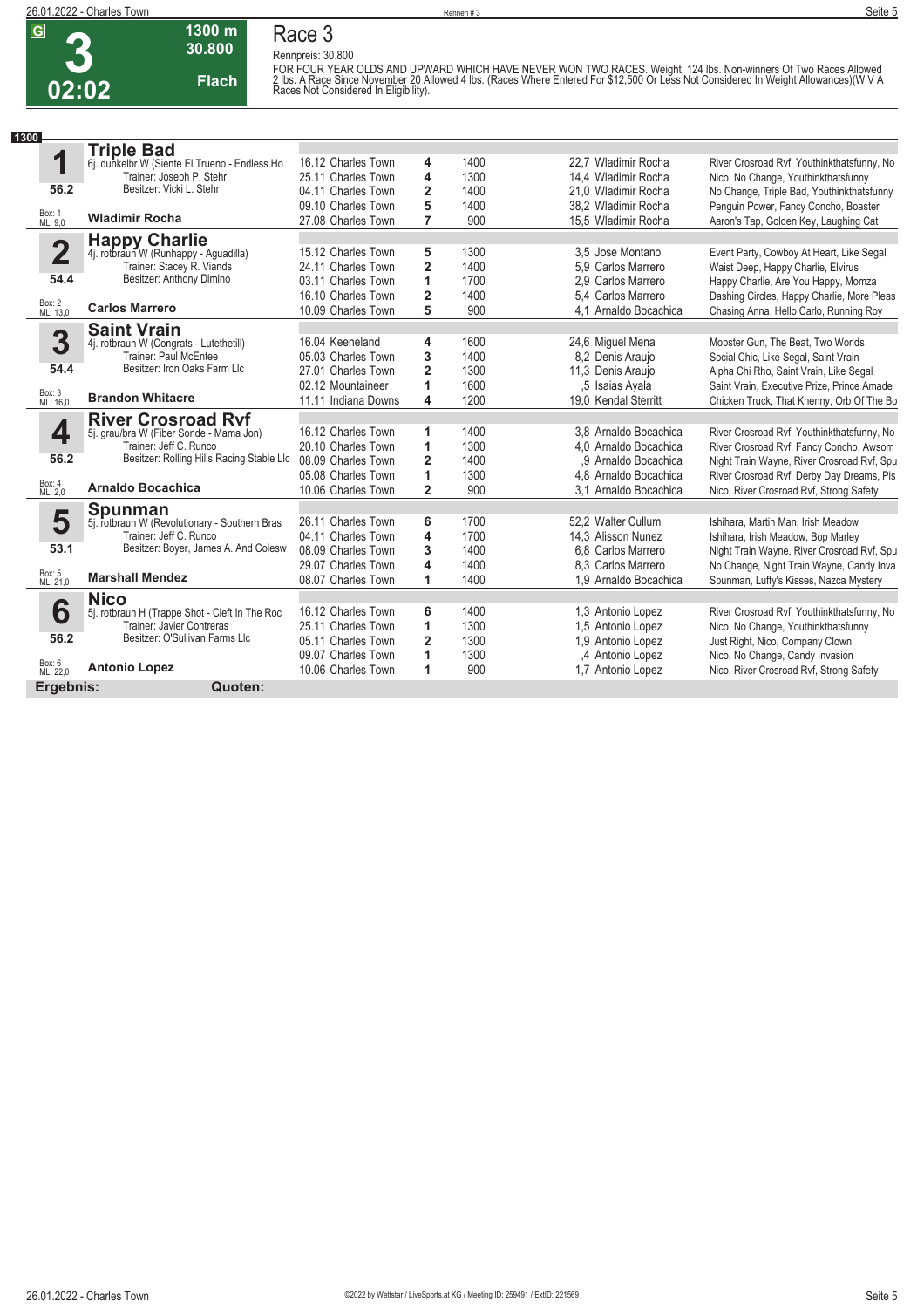

#### **Race 4**

**Rennpreis: 17.600**

**17.600** 



**1400 m**

FOR FOUR YEAR OLDS AND UPWARD WHICH HAVE NEVER WON TWO RACES. Weight, 124 lbs. Non-winners Of Two Races Allowed<br>2 Ibs. Claiming Price \$10,000, For Each \$1,000 To \$8,000 1 lb. (W V A Races Not Considered In Eligibility)(Rac

| 1400                    |                                                                          |                     |                         |      |                       |                                               |
|-------------------------|--------------------------------------------------------------------------|---------------------|-------------------------|------|-----------------------|-----------------------------------------------|
|                         | <b>Galilean Moon</b>                                                     |                     |                         |      |                       |                                               |
| 1                       | 6j. dunkelbr W (Malibu Moon - Best Present E                             | 16.12 Laurel Park   | 3                       | 1600 | 6.6 Angel Cruz        | Daper's Drink, Tradition, Galilean Moon       |
|                         | Trainer: Charles L. Frock                                                | 31.10 Laurel Park   | 5                       | 1600 | 4,6 J. Acosta         | Fore On Seven, Sheriff Chip, Striking It Luck |
| 54.4                    | Besitzer: C And B Stables                                                | 07.10 Delaware Park | $\overline{\mathbf{c}}$ | 1670 | 4.4 Raul Mena         | Jarlian, Galilean Moon, Bridlecrest           |
|                         |                                                                          | 16.09 Delaware Park | 6                       | 1670 | 10.6 Raul Mena        | Ready Reward, Nicky Bear, Damir               |
| Box: 1<br>ML: 16,0      | <b>Angel Cruz</b>                                                        | 30.08 Delaware Park | $\overline{\mathbf{c}}$ | 1670 | 8,5 Joseph Trejos     | Code Name Brody, Galilean Moon, Dr. Ferb      |
|                         |                                                                          |                     |                         |      |                       |                                               |
| $\overline{\mathbf{2}}$ | <b>Step Out Dancing</b><br>6j. dunkelbr W (Charitable Man - Classic Art) | 26.11 Charles Town  | 10                      | 1700 | 120.2 Javier Rivera   | Ishihara, Martin Man, Irish Meadow            |
|                         | Trainer: Ricardo Rangel                                                  | 30.10 Charles Town  | 6                       | 1400 | 28,9 Fredy Peltroche  | Command The Cat, Ellie's Lil Man, Owen's      |
| 56.2                    | Besitzer: Geneva Gaylene Granda                                          | 09.10 Charles Town  | 10                      | 1800 | 139,8 Fredy Peltroche | Muad'dib, Hero's Man, North Atlantic          |
|                         |                                                                          | 22.09 Charles Town  | 6                       | 1400 | 49,3 Jacinto Chilo    | Youthinkthatsfunny, No Change, Dreaming       |
| Box: 2<br>ML: 31,0      | <b>Javier Rivera</b>                                                     | 11.12 Charles Town  | 8                       | 1800 | 122,3 Jerry Villegas  | V. I. P. Ticket, North Atlantic, Awsome Faith |
|                         | <b>Never Compromise</b>                                                  |                     |                         |      |                       |                                               |
| 3                       | 5j. dunkelbr W (Graydar - Ghost Canyon)                                  | 05.11 Charles Town  | 1                       | 1300 | .8 Arnaldo Bocachica  | Never Compromise, Roof Top Bar, Jeffery S     |
|                         | Trainer: Anthony Farrior                                                 | 06.10 Charles Town  | 4                       | 1700 | 1.8 Alisson Nunez     | Buff's Eye View, Moonlit Night, Strong Lil Ko |
| 56.2                    | Besitzer: James C. Wolf                                                  | 23.09 Charles Town  | 4                       | 1700 | 5.2 Arnaldo Bocachica | Brother Corbin, Northern Ridge, Unequivoca    |
|                         |                                                                          | 29.07 Charles Town  | 5                       | 1400 | 3.0 Arnaldo Bocachica | No Change, Night Train Wayne, Candy Inva      |
| Box: 3<br>ML: 28,0      | <b>Arnaldo Bocachica</b>                                                 | 09.07 Charles Town  | 4                       | 1300 | 3.6 Arnaldo Bocachica | Nico, No Change, Candy Invasion               |
|                         | <b>Lufty's Kisses</b>                                                    |                     |                         |      |                       |                                               |
| 4                       | 5j. dunkelbr W (Luftikus - Lemon Drop Chick)                             | 04.12 Charles Town  | 1                       | 1400 | .9 Arnaldo Bocachica  | Lufty's Kisses, Boondoggle, Twobitsaride      |
|                         | Trainer: Dewayne C. Johnson                                              | 13.11 Charles Town  | 3                       | 1300 | 1.4 Christian Hiraldo | Twobitsaride, J J Wedgit Man, Lufty's Kisse   |
| 55.3                    | Besitzer: Dewayne C. Johnson                                             | 05.11 Charles Town  | $\overline{7}$          | 1300 | 15,3 Victor Rodriguez | Never Compromise, Roof Top Bar, Jeffery S     |
|                         |                                                                          | 18.10 Mountaineer   | 1                       | 1200 | 8 Odhair Mayta        | Lufty's Kisses, Crossthebay, Executive Prize  |
| Box: 4<br>ML: 55,0      | <b>Gustavo Larrosa</b>                                                   | 11.09 Charles Town  | 4                       | 1300 | 34,3 Victor Rodriguez | Boss E Boogs, Allen Can Do It, Reata's Cas    |
|                         | <b>Perth Amboy</b>                                                       |                     |                         |      |                       |                                               |
| 5                       | 4j. rotbraun W (California Chrome - Isla)                                | 14.01 Charles Town  | 8                       | 900  | 12,5 Angel Cruz       | Pete The Beast, Big Brown Shoes, Cowboy       |
|                         | Trainer: Anthony Farrior                                                 | 18.11 Charles Town  | 3                       | 900  | 2,0 Fredy Peltroche   | Kukulkan, Majestic Seas, Perth Amboy          |
| 55.3                    | Besitzer: Ultra Championship Racing LI                                   | 05.11 Charles Town  | 1                       | 900  | ,4 Angel Cruz         | Perth Amboy, Ascended, Split The Pack         |
|                         |                                                                          | 25.09 Monmouth Park | $\overline{\mathbf{4}}$ | 1100 | 4.3 Isaac Castillo    | I'm Blaming You, El Pecado, Call Home         |
| Box: 5<br>ML: 45,0      | J. D. Acosta                                                             |                     |                         |      |                       |                                               |
|                         | <b>Grecian Admiral</b>                                                   |                     |                         |      |                       |                                               |
| 6                       | 5j. dunkelbr W (Mr. Prankster - Simon Slew)                              | 08.12 Charles Town  | $\overline{\mathbf{2}}$ | 1300 | 5.3 Antonio Lopez     | Mutakaamil, Grecian Admiral, Roof Top Bar     |
|                         | Trainer: Vernon Greaves                                                  | 13.11 Charles Town  | 1                       | 1400 | 7,8 Antonio Lopez     | Grecian Admiral, Pistol P, Remys Showtime     |
| 56.2                    | Besitzer: Regulator Racing Stable                                        | 23.10 Charles Town  | 1                       | 1400 | 5.6 Antonio Lopez     | Grecian Admiral, J J Wedgit Man, Exploitati   |
| Box: 6<br>ML: 3,0       |                                                                          | 11.09 Charles Town  | 2                       | 1400 | 8.4 Antonio Lopez     | Scottish Man, Grecian Admiral, Lunar Image    |
|                         | <b>Antonio Lopez</b>                                                     | 21.08 Charles Town  | 3                       | 1300 | 24,6 Antonio Lopez    | Binn Goode, Flashy Ready Rick, Grecian A      |
|                         | Earthquakedirector                                                       |                     |                         |      |                       |                                               |
|                         | 7j. rotbraun W (Deputy Director - Laura's Worl                           | 12.11 Charles Town  | 5                       | 1300 | 61,5 Jason Simpson    | Quad Eights, Run Rabbit, Charlie Potatoes     |
|                         | Trainer: Joseph Pyke                                                     | 22.10 Charles Town  | 6                       | 1400 | 34,5 Felino Lima      | Back Charge, High Print, Malibu Circle        |
| 54.4                    | Besitzer: Joseph Pyke                                                    | 10.09 Charles Town  | 4                       | 1300 | 10,3 Jason Simpson    | Burn The Ships, Unleash Me, Maletta           |
| Box: 7<br>ML: 51,0      | <b>Kim Cecil</b>                                                         | 20.08 Charles Town  | 4                       | 1400 | 10,1 Jason Simpson    | Lookin' Smart, Maletta, Lunar Image           |
|                         |                                                                          | 30.07 Charles Town  | 3                       | 1300 | 23,3 Jason Simpson    | Prince Valeski, Maletta, Earthquakedirector   |
|                         | <b>Nautical Warrior</b>                                                  |                     |                         |      |                       |                                               |
| 8                       | 5j. dunkelbr W (Real Estate - Prepaid Flight)                            | 08.12 Charles Town  | 6                       | 1300 | 15.4 Felino Lima      | Mutakaamil, Grecian Admiral, Roof Top Bar     |
|                         | Trainer: Jeff C. Runco<br>Besitzer: Inc. Coleswood Farm                  | 13.11 Charles Town  | 7                       | 1400 | 13.9 Alisson Nunez    | Grecian Admiral, Pistol P, Remys Showtime     |
| 53.1                    |                                                                          | 03.11 Charles Town  | 1                       | 1300 | 1.2 Alisson Nunez     | Nautical Warrior, Towering Chance, Henry      |
| Box: 8<br>ML: 16,0      | <b>Marshall Mendez</b>                                                   | 21.10 Charles Town  | 5                       | 900  | 11,6 Felino Lima      | Fiber Strong, The Illusionist, Remys Showti   |
|                         |                                                                          | 07.10 Charles Town  | $\overline{\mathbf{2}}$ | 900  | 2.4 Felino Lima       | Banner Man, Nautical Warrior, Strong Safet    |
| Ergebnis:               | Quoten:                                                                  |                     |                         |      |                       |                                               |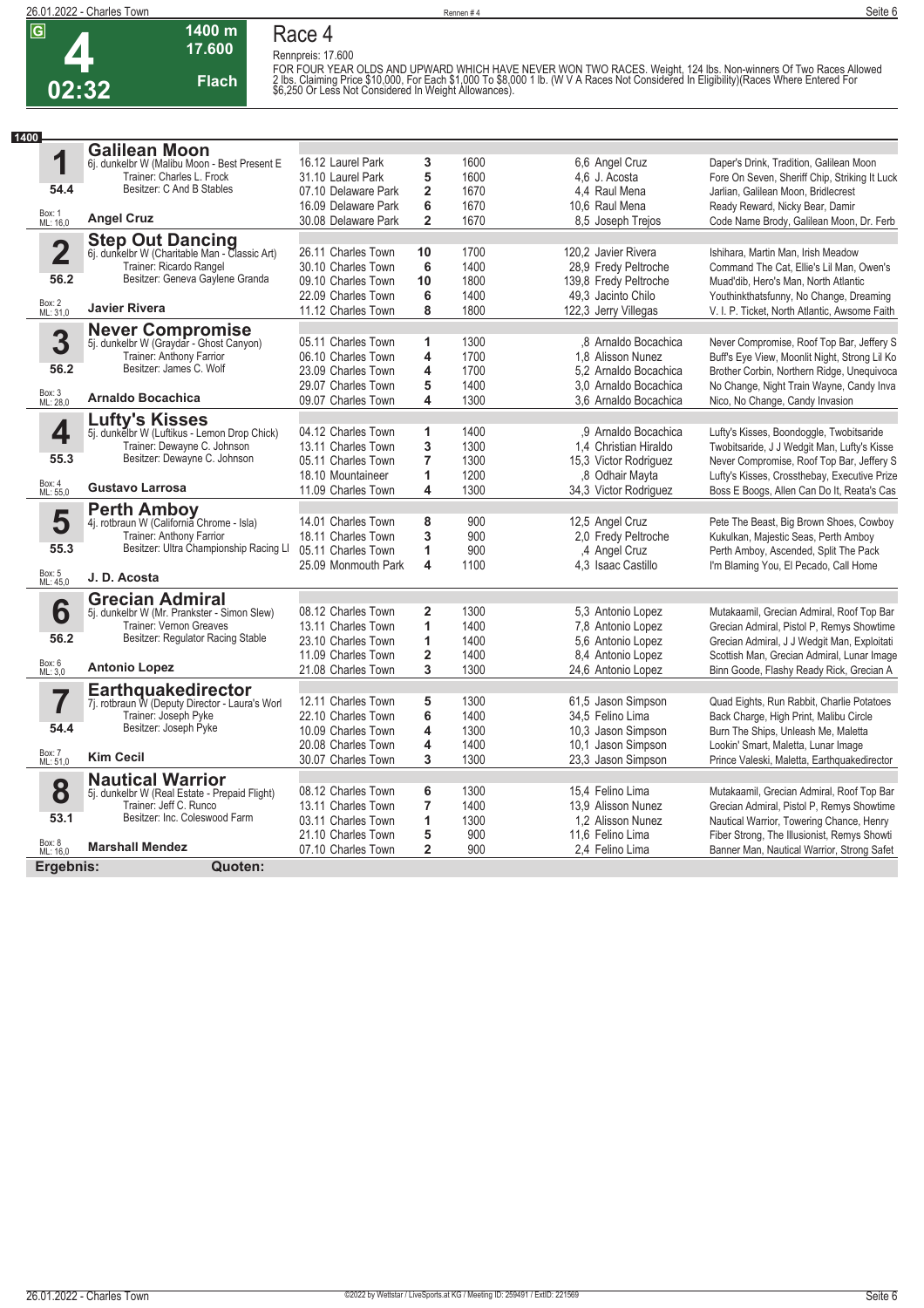## **5 03:02**

**Race 5 Rennpreis: 18.700**

**1300 m 18.700** 

**Flach**

**FOR ACCREDITED WEST VIRGINIA-BRED MAIDENS, FILLIES AND MARES FOUR, FIVE, AND SIX YEARS OLD. Weight, 124 lbs. Claiming Price \$12,500, if for \$10,000, allowed 2 lbs.** 

| 1300                    |                                                                                                                        |                                          |                              |              |                                               |                                                                                         |
|-------------------------|------------------------------------------------------------------------------------------------------------------------|------------------------------------------|------------------------------|--------------|-----------------------------------------------|-----------------------------------------------------------------------------------------|
| 1<br>55.3               | <b>Laura's Grand</b><br>4j. kastanie S (Super Ninety Nine - Grand Naj<br>Trainer: Joseph Pyke<br>Besitzer: Joseph Pyke | 10.12 Charles Town                       | 6                            | 1300         | 25.7 Jan Marrero                              | Long Legs Louise, Woodsong's Castle, Car                                                |
| Box: 1<br>ML: 13,0      | <b>Kim Cecil</b>                                                                                                       |                                          |                              |              |                                               |                                                                                         |
|                         | <b>Silver And Blues</b>                                                                                                |                                          |                              |              |                                               |                                                                                         |
| $\overline{\mathbf{2}}$ | 5j. kastanie S (Limehouse - Silver Daughter)                                                                           | 02.12 Charles Town                       | $\overline{\mathbf{2}}$      | 1400         | 4.7 Reshawn Latchman                          | Tonala, Silver And Blues, Superstasia                                                   |
| 55.3                    | Trainer: Jack Hurley<br>Besitzer: Langford, Troy And Jolly, Alex                                                       | 17.11 Charles Town                       | $\overline{2}$               | 1400         | 5.8 Denis Araujo                              | Tina's Song, Silver And Blues, Stones Road                                              |
|                         |                                                                                                                        | 24.10 Laurel Park<br>03.10 Laurel Park   | 12<br>8                      | 1800<br>1700 | 86.5 John Hiraldo<br>79.2 John Hiraldo        | Love My Cat, Wildcat, Chelichna<br>Ephemeral, Love My Cat, Laugh It Off                 |
| Box: 2<br>ML: 24,0      | <b>Reshawn Latchman</b>                                                                                                | 11.06 Charles Town                       | $\overline{7}$               | 1300         | 9.4 Reshawn Latchman                          | Peaceful Child, Katalima, Makin Us Look Go                                              |
|                         | <b>Nicky D</b>                                                                                                         |                                          |                              |              |                                               |                                                                                         |
| 3                       | 5j. dunkelbr S (Brother Derek - Nekomata)                                                                              | 04.12 Charles Town                       | 6                            | 900          | 3,4 Antonio Lopez                             | Reveirs Minute, Stones Road, Real Appeal                                                |
|                         | Trainer: Jamey R. Johnson                                                                                              | 13.11 Charles Town                       | 5                            | 900          | 6,9 Sunday Diaz, Jr.                          | Victory Royale, Real Appeal, Trueno Fuerte                                              |
| 52.2                    | Besitzer: Jr. Paul J. Velky                                                                                            |                                          |                              |              |                                               |                                                                                         |
| Box: 3<br>ML: 7,0       | <b>Marshall Mendez</b>                                                                                                 |                                          |                              |              |                                               |                                                                                         |
|                         | <b>Lil Perfect</b>                                                                                                     |                                          |                              |              |                                               |                                                                                         |
| 4                       | 6j. dunkelbr S (Perfect Crevasse - Wedgit)                                                                             | 06.12 Mountaineer                        | 3                            | 1200         | 34,6 Marco Ccamaque                           | Fool For The City, Star Rider, Lil Perfect                                              |
|                         | Trainer: Timothy M. Collins                                                                                            | 03.02 Charles Town                       | 6                            | 1300         | 69,7 Antonio Lopez                            | Cheese Louise, Sing Frosty, She Was Over                                                |
| 55.3                    | Besitzer: Timothy M. Collins                                                                                           | 09.01 Charles Town<br>09.12 Charles Town | $\overline{\mathbf{4}}$<br>6 | 1400<br>1400 | 29,9 Jason Simpson<br>8.7 Reshawn Latchman    | Cruz In The Castle, Cheese Louise, Lady S                                               |
| Box: 4<br>ML: 13,0      | <b>Carlos Marrero</b>                                                                                                  | 19.11 Charles Town                       | 6                            | 1400         | 49.3 Reshawn Latchman                         | Masterdancer, Three Affairs, Celia's Pride<br>Whose That Lady, Cruz In The Castle, Chee |
|                         |                                                                                                                        |                                          |                              |              |                                               |                                                                                         |
| 5                       | <b>Castle's Tuffy</b><br>4j. dunkelbr S (Windsor Castle - Tuftikus)                                                    | 16.12 Charles Town                       | $\overline{7}$               | 900          | 55,9 Victor Rodriguez                         | Dew Dat, Signs Of Jealousy, Red Lil Shipm                                               |
|                         | Trainer: Victor M. Espinosa                                                                                            | 04.12 Charles Town                       | 5                            | 900          | 3.1 John Hiraldo                              | Reveirs Minute, Stones Road, Real Appeal                                                |
| 52.2                    | Besitzer: Espinosa, Victor M. And Hebe                                                                                 | 29.09 Charles Town                       | $\overline{\mathbf{4}}$      | 1400         | 7,7 Alisson Nunez                             | Creative Splendor, Tina's Song, Stones Roa                                              |
|                         |                                                                                                                        | 17.09 Charles Town                       | 6                            | 1300         | 23.2 John Hiraldo                             | Love To Zoom, Eye Of The Needle, Taptap                                                 |
| Box: 5<br>ML: 11,0      | <b>Felino Lima</b>                                                                                                     | 04.09 Charles Town                       | 4                            | 1400         | 48.2 John Hiraldo                             | Feel The Love, Eye Of The Needle, Taptap                                                |
|                         | <b>Classy Jean</b>                                                                                                     |                                          |                              |              |                                               |                                                                                         |
| 6                       | 4j. rotbraun <sup>5</sup> S (Denis Of Cork - Classy Concer<br>Trainer: Linda Dollinger-Stehr                           | 10.12 Charles Town<br>13.05 Charles Town | $\overline{7}$<br>5          | 1300<br>900  | 8.2 Gerald Almodovar<br>34,4 Javier Rivera    | Long Legs Louise, Woodsong's Castle, Car<br>Lavello, Midnight Fling, Lookin Back        |
| 56.2                    | Besitzer: T. W. Stables Llc                                                                                            |                                          |                              |              |                                               |                                                                                         |
| Box: 6<br>ML: 21,0      | <b>Javier Rivera</b>                                                                                                   |                                          |                              |              |                                               |                                                                                         |
|                         |                                                                                                                        |                                          |                              |              |                                               |                                                                                         |
| 7                       | <b>Shoofly Pie</b><br>5j. kastanie S' (Freedom Child - Sweet Music)                                                    | 03.09 Charles Town                       | 3                            | 1300         | 4.0 Gerald Almodovar                          | Buff N, Whose That Lady, Shoofly Pie                                                    |
|                         | Trainer: Joan A. Reynolds                                                                                              | 13.08 Charles Town                       | 4                            | 1400         | 3,4 Sunday Diaz, Jr.                          | How Is She, Buff N, Sing Frosty                                                         |
| 56.2                    | Besitzer: Naomi R. Long                                                                                                | 06.06 Charles Town                       | 6                            | 1400         | 17,4 Jose Montano                             | Lanesborough, Lil Watty, El Bestia                                                      |
| Box: 7                  |                                                                                                                        | 15.05 Charles Town                       | $\overline{7}$               | 1300         | 5.2 Jose Montano                              | Commcat, Makin Us Look Good, Cheese Lo                                                  |
| ML: 3.0                 | <b>Darius Thorpe</b>                                                                                                   |                                          |                              |              |                                               |                                                                                         |
|                         | <b>Magnificent Rocket</b>                                                                                              |                                          |                              |              |                                               |                                                                                         |
| 8                       | 4j. rotbraun S (Officer Rocket - Tiz Magnifique)<br>Trainer: Robert B. Laster                                          | 10.12 Charles Town<br>31.07 Charles Town | 5<br>5                       | 1300<br>1400 | 40,4 Victor Rodriguez<br>7,2 Victor Rodriguez | Out Of Romance, Magnolia Madame, Celest                                                 |
| 55.3                    | Besitzer: Melissa Mellott                                                                                              | 10.07 Charles Town                       | 3                            | 1300         | 33.7 Carlos Marrero                           | Ravioli Mama, Castle's Tuffy, Sweet Piper<br>Amber Rose Adam, Enough Kisses, Magnifi    |
|                         |                                                                                                                        | 24.06 Charles Town                       | 3                            | 1300         | 6.3 Victor Rodriguez                          | Chopra, Tina's Song, Magnificent Rocket                                                 |
| Box: 8<br>ML: 13,0      | <b>Victor Rodriguez</b>                                                                                                | 29.05 Charles Town                       | 6                            | 1400         | 9,4 Victor Rodriguez                          | Suzie Q Sonde, Fight Like Cersei, Creative                                              |
| Ergebnis:               | Quoten:                                                                                                                |                                          |                              |              |                                               |                                                                                         |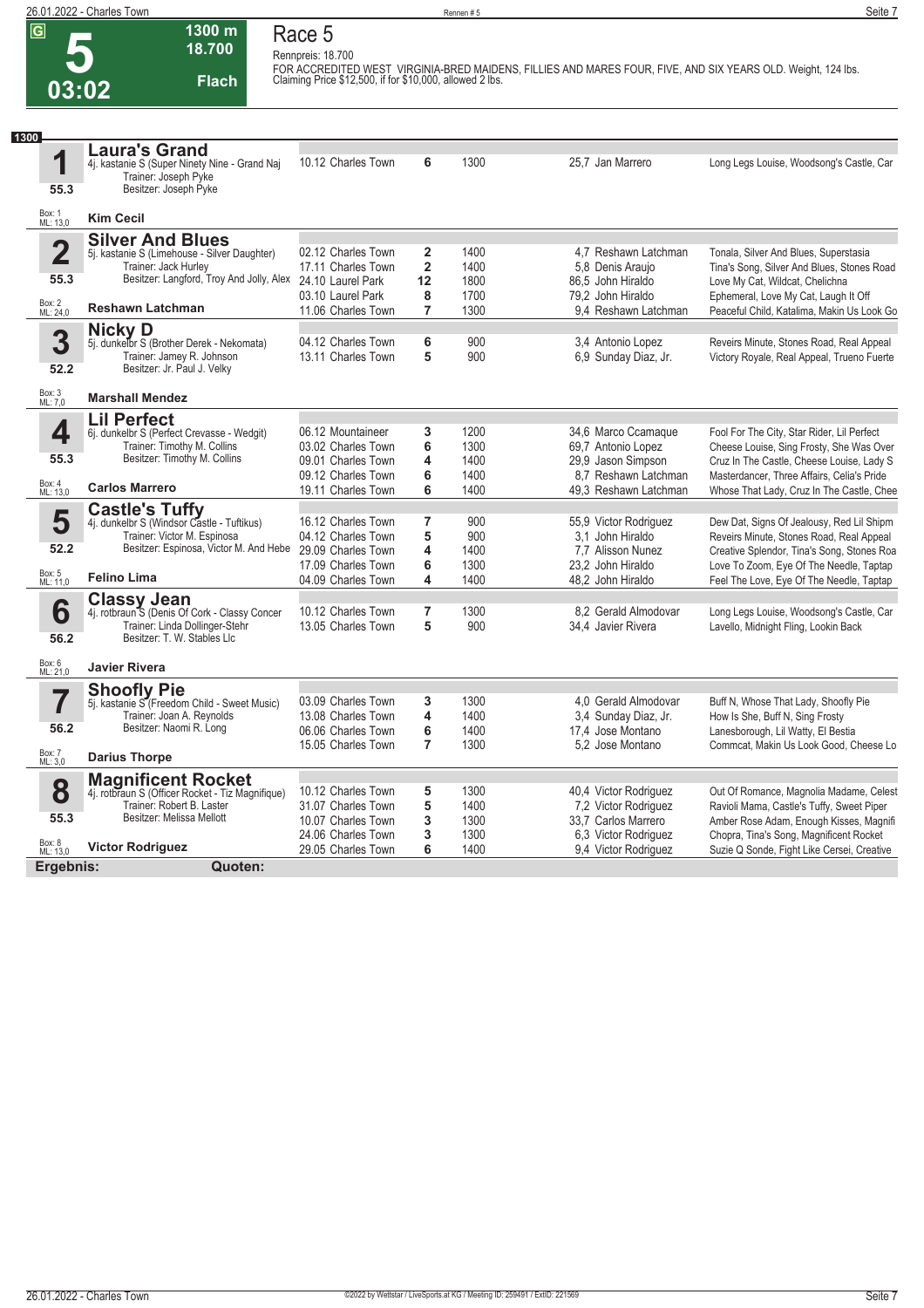**6**



**19.800 Flach**

**1300 m**

**Race 6 Rennpreis: 19.800** FOR ACCREDITED WEST\_VIRGINIA-BRED FOUR YEAR OLDS AND UPWARD WHICH HAVE NEVER WON TWO RACES. Weight, 124<br>Ibs. Non-winners Of A Race Since December 20 Allowed 2 Ibs. Claiming Price \$15,000, if for \$12,500, allowed 2 Ibs. (Ra

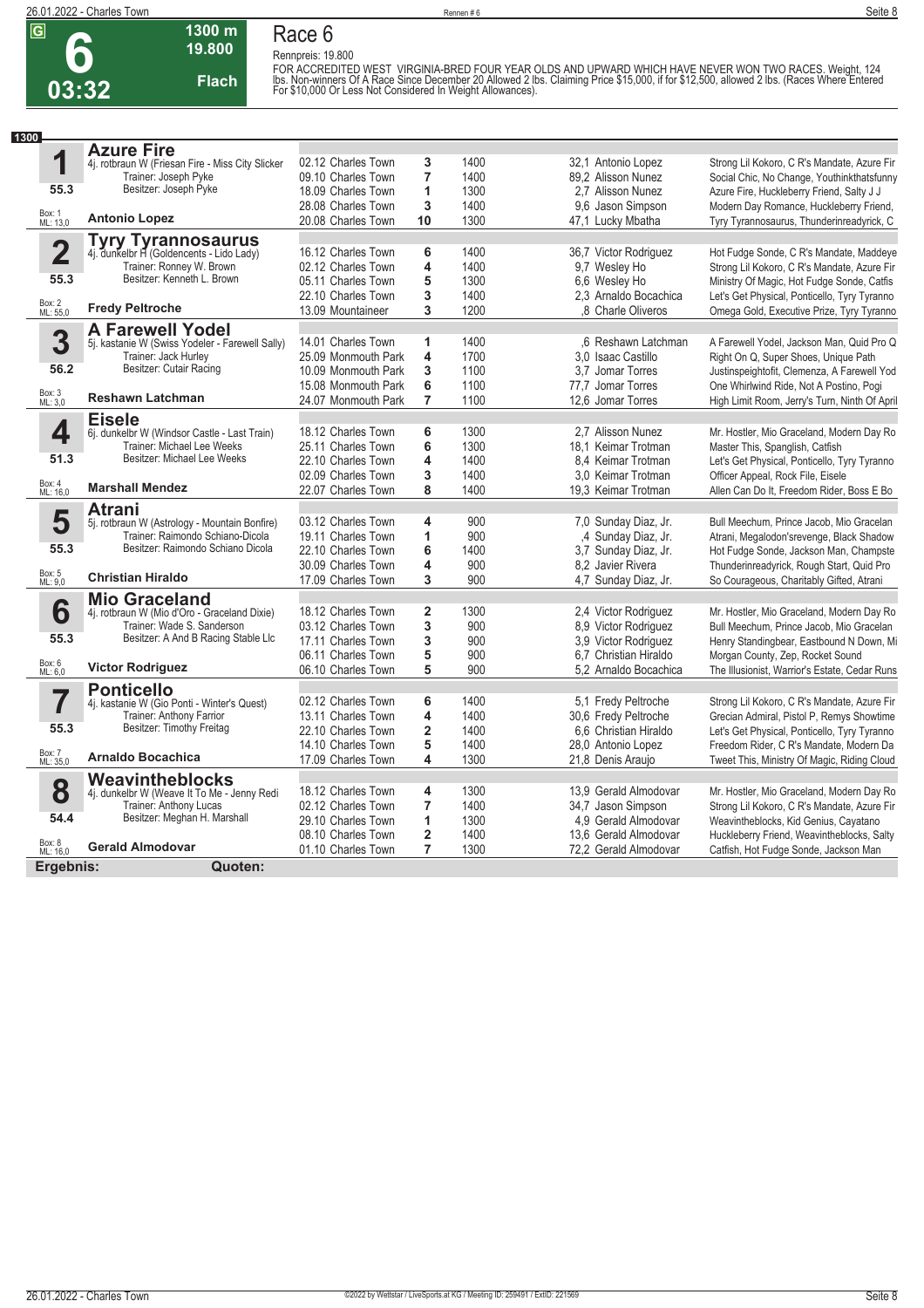

**Race 7**

**Rennpreis: 31.900**

**31.900 Flach**

**900 m**

FOR ACCREDITED WEST\_VIRGINIA-BRED FILLIES AND MARES FOUR YEARS OLD\_AND UPWARD WHICH HAVE NEVER WON<br>THREE RACES. Weight, 124 lbs. Non-winners Of A Race Since December 20 Allowed 2 lbs. A Race Since November 20 Allowed 4 lbs

| 900                     |                                                                |                    |                         |      |                       |                                                 |
|-------------------------|----------------------------------------------------------------|--------------------|-------------------------|------|-----------------------|-------------------------------------------------|
|                         | <b>Ellies Lil Castle</b>                                       |                    |                         |      |                       |                                                 |
| 1                       | 4j. dunkelbr S (Windsor Castle - Ellie Martin)                 | 29.09 Charles Town | 6                       | 900  | 5.8 Gerald Almodovar  | Got Your Number, Katalima, Strollntotheban      |
|                         | Trainer: James W. Casey                                        | 04.09 Charles Town | 1                       | 900  | .7 Gerald Almodovar   | Ellies Lil Castle, My Pretty Eyes, Dereka's BI  |
| 54.4                    | Besitzer: Taylor Mountain Farm Llc                             | 20.08 Charles Town | 1                       | 900  | 3.6 Gerald Almodovar  | Ellies Lil Castle, Just Ask Me, For What        |
|                         |                                                                | 15.07 Charles Town | 7                       | 1400 | 5.1 Gerald Almodovar  | Moonlit Shadow, Eye Of The Needle, Stella       |
| Box: 1<br>ML: 7,0       | <b>Darius Thorpe</b>                                           | 25.06 Charles Town | 5                       | 1300 | 2.5 Gerald Almodovar  | Castle Review, Moonlit Shadow, Feel The L       |
|                         | <b>Juba's House</b>                                            |                    |                         |      |                       |                                                 |
| $\overline{\mathbf{2}}$ | 4j. kastanie S (Juba - My House)                               | 24.09 Charles Town | 1                       | 900  | 3.0 Gerald Almodovar  | Juba's House, My Pretty Eyes, Dereka's Blu      |
|                         | Trainer: John A. Casey                                         | 27.08 Charles Town | $\overline{7}$          | 1300 | 7.2 Gerald Almodovar  | Heretodaygonmanana, Cedars Bulls Eye, M         |
| 54.4                    | Besitzer: John A. Casey                                        | 12.08 Charles Town | $\overline{\mathbf{c}}$ | 900  | 2.3 Gerald Almodovar  | Jacks Sister Jill, Juba's House, Dereka's Blu   |
|                         |                                                                | 13.03 Charles Town | 5                       | 900  | 4.4 Gerald Almodovar  | Talent Expected, Eternal Heart, Miss Wave       |
| Box: 2<br>ML: 35,0      | <b>Gerald Almodovar</b>                                        | 11.02 Charles Town | 3                       | 900  | 9.0 Darius Thorpe     | Peppa Starr, Talent Expected, Juba's House      |
|                         | <b>Strollntothebank</b>                                        |                    |                         |      |                       |                                                 |
| 3                       | 5j. dunkelbr S (Central Banker - Strolling North               | 17.11 Charles Town | 4                       | 900  | 10,9 Jerry Villegas   | Gold And Strike, Nancysaidso, Stylish Paint     |
|                         | Trainer: Tina Malgarini-Mawing                                 | 29.09 Charles Town | 3                       | 900  | 5.6 Fredy Peltroche   | Got Your Number, Katalima, Strollntotheban      |
| 54.4                    | Besitzer: Geneva Gaylene Granda                                | 17.07 Charles Town | 4                       | 900  | 10,9 Jerry Villegas   | Privately, Got Your Number, Juba Train          |
|                         |                                                                | 17.06 Charles Town | 3                       | 900  | 33,3 Jerry Villegas   | Talent Expected, Privately, Strollntothebank    |
| Box: 3<br>ML: 7,0       | <b>Gustavo Larrosa</b>                                         | 22.05 Charles Town | 3                       | 900  | 32,5 Jerry Villegas   | Gandhi's Castle, Country Magic, Strollntothe    |
|                         | I'm A Total Diva                                               |                    |                         |      |                       |                                                 |
| 4                       | 4j. kastanie S (Fiber Sonde - Soul Queen)                      | 29.09 Charles Town | 5                       | 900  | 8.9 Reshawn Latchman  | Got Your Number, Katalima, Strollntotheban      |
|                         | Trainer: John D. McKee                                         | 28.08 Charles Town | 6                       | 900  | 7,7 Denis Araujo      | Talent Expected, Peppa Starr, Privately         |
| 51.3                    | Besitzer: John D. McKee                                        | 03.07 Charles Town | 1                       | 900  | 1.9 Denis Arauio      | I'm A Total Diva, Got Any, Jacks Sister Jill    |
| Box: 4                  |                                                                | 11.06 Charles Town | 2                       | 900  | ,2 Denis Araujo       | Juba Train, I'm A Total Diva, Fifty Gray Sha    |
| ML: 16,0                | <b>Marshall Mendez</b>                                         | 28.05 Charles Town | 1                       | 900  | .8 Denis Araujo       | I'm A Total Diva, Jacks Sister Jill, Pipers Gol |
|                         | Eye Of The Needle<br>4j. dunkelbr S (Great Notion - I Can See) |                    |                         |      |                       |                                                 |
| 5                       |                                                                | 04.12 Charles Town | 1                       | 900  | 2,1 Fredy Peltroche   | Eye Of The Needle, Carson Castle, Snowy         |
|                         | Trainer: David Walters                                         | 19.11 Charles Town | 3                       | 1300 | 1.9 Fredy Peltroche   | Cedars Bulls Eye, River Rewards Rvf, Eye        |
| 55.3                    | Besitzer: Michael J. Miller                                    | 01.10 Charles Town | 1                       | 900  | 5 Fredy Peltroche     | Eye Of The Needle, Denali d'Oro, Cherokee       |
|                         |                                                                | 17.09 Charles Town | $\overline{\mathbf{2}}$ | 1300 | .3 Denis Araujo       | Love To Zoom, Eye Of The Needle, Taptap         |
| Box: 5<br>ML: 45,0      | <b>Fredy Peltroche</b>                                         | 04.09 Charles Town | $\overline{2}$          | 1400 | .3 Denis Araujo       | Feel The Love, Eye Of The Needle, Taptap        |
|                         | My Pretty Eyes<br>4j. grau/bra S (Fiber Sonde - Kriseyes)      |                    |                         |      |                       |                                                 |
| 6                       |                                                                | 12.11 Charles Town | 1                       | 900  | 3.5 Reshawn Latchman  | My Pretty Eyes, Snowy Juba Cat, Denali d'       |
|                         | Trainer: John D. McKee                                         | 09.10 Charles Town | 8                       | 1400 | 44.0 Reshawn Latchman | Door Buster, Moonlit Shadow, Mady Rose          |
| 54.4                    | Besitzer: John D. McKee                                        | 24.09 Charles Town | $\overline{\mathbf{2}}$ | 900  | 2.4 Darius Thorpe     | Juba's House, My Pretty Eyes, Dereka's Blu      |
|                         |                                                                | 04.09 Charles Town | $\overline{2}$          | 900  | 4.6 Darius Thorpe     | Ellies Lil Castle, My Pretty Eyes, Dereka's BI  |
| Box: 6<br>ML: 4,0       | <b>Reshawn Latchman</b>                                        | 06.08 Charles Town | 1                       | 900  | .3 Reshawn Latchman   | My Pretty Eyes, Handsome Joanie, Swiss H        |
|                         | <b>Bronze Diva</b>                                             |                    |                         |      |                       |                                                 |
|                         | 5j. kastanie S (Bandbox - She's A Lady Cat)                    | 11.11 Charles Town | 4                       | 1400 | 3.6 Carlos Marrero    | Jamestown Road, Heretodaygonmanana, A           |
|                         | Trainer: Stacey R. Viands                                      | 21.10 Charles Town | 3                       | 1300 | 10,0 Carlos Marrero   | Moonlit Shadow, Jamestown Road, Bronze          |
| 54.4                    | Besitzer: Melinda B. Golden                                    | 29.09 Charles Town | 4                       | 900  | 2.4 Carlos Marrero    | Got Your Number, Katalima, Strollntotheban      |
|                         |                                                                | 20.01 Charles Town | 1                       | 1300 | .8 Jose Montano       | Bronze Diva, Katalima, My Emmally               |
| Box: 7<br>ML: 6,0       | <b>Carlos Marrero</b>                                          | 08.01 Charles Town | 3                       | 900  | .9 Jose Montano       | Windsor's Champion, Carson Castle, Bronz        |
| Ergebnis:               | Quoten:                                                        |                    |                         |      |                       |                                                 |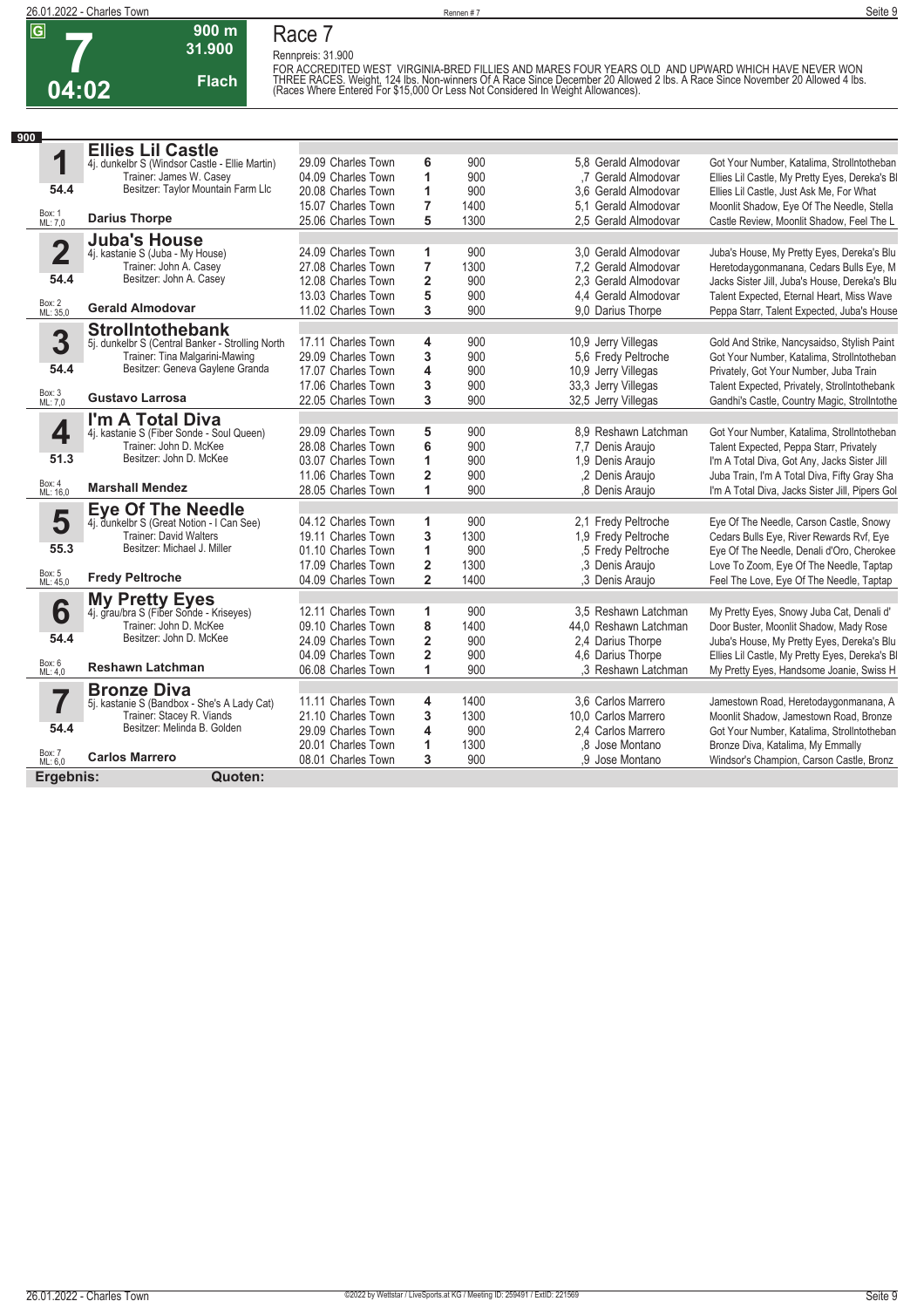**26.01.2022 - Charles Town** Rennen # 8 **Seite 10**

**8**

**Race 8**

**Rennpreis: 30.800**

**900 m 30.800** 

**Flach**



FOR THREE YEAR OLDS WHICH HAVE NEVER WON TWO RACES. Weight, 122 lbs. Non-winners Of Two Races Allowed 2 lbs. A Race<br>Since November 20 Allowed 4 lbs. (Races Where Entered For \$12,500 Or Less Not Considered In Weight Allowan

| 900                             |                                                                                                                                                            |                                                                                                              |                                                     |                                    |                                                                                                                        |                                                                                                                                                                                                                              |
|---------------------------------|------------------------------------------------------------------------------------------------------------------------------------------------------------|--------------------------------------------------------------------------------------------------------------|-----------------------------------------------------|------------------------------------|------------------------------------------------------------------------------------------------------------------------|------------------------------------------------------------------------------------------------------------------------------------------------------------------------------------------------------------------------------|
| 1<br>53.5                       | <b>Lost In Newyork</b><br>3j. dunkelbr W (Verrazano - Blushing Humor)<br>Trainer: Elisha Perez<br>Besitzer: Elisha Perez                                   | 29.10 Penn National<br>29.08 Tim                                                                             | 1<br>4                                              | 1100<br>800                        | 3.4 Dana Whitney<br>22,0 Johan Rosado                                                                                  | Lost In Newyork, Gandi, Porsupuesto<br>Golden Avieator, Cash Flowing, Quanah                                                                                                                                                 |
| Box: 1<br>ML: 13,0              | J. D. Acosta                                                                                                                                               |                                                                                                              |                                                     |                                    |                                                                                                                        |                                                                                                                                                                                                                              |
| $\overline{\mathbf{2}}$<br>53.5 | <b>Uottalikeit</b><br>3j. dunkelbr H (Bold Warrior - Poco Uno)<br>Trainer: Edward T. Allard<br>Besitzer: Jr. Hal E. Snowden                                | 15.05 Prairie Meadows                                                                                        | 1                                                   | 400                                | 4.7 Kevin Roman                                                                                                        | Uottalikeit, Alia Max, The Bondsman                                                                                                                                                                                          |
| Box: 2<br>ML: 55,0              | <b>Jose Montano</b>                                                                                                                                        |                                                                                                              |                                                     |                                    |                                                                                                                        |                                                                                                                                                                                                                              |
| 3<br>55.3<br>Box: 3<br>ML: 26,0 | <b>Run To Daylight</b><br>3j. rotbraun W (Runhappy - Daylight's Coming)<br>Trainer: Jeff C. Runco<br>Besitzer: David M. Raim<br><b>Arnaldo Bocachica</b>   | 26.12 Laurel Park<br>13.11 Laurel Park<br>09.10 Charles Town<br>18.09 Charles Town<br>22.08 Charles Town     | 4<br>7<br>1<br>1<br>1                               | 1400<br>1200<br>1300<br>900<br>900 | 6.1 Arnaldo Bocachica<br>2.2 Arnaldo Bocachica<br>.6 Arnaldo Bocachica<br>.5 Arnaldo Bocachica<br>,7 Arnaldo Bocachica | Shake Em Loose, Last Romance, Life Is Gr<br>Local Motive, Beast Or Famine, No Sabe N<br>Run To Daylight, Amidships, Ryan's Sword<br>Run To Daylight, Roll Dem Bones, Strong Fi<br>Run To Daylight, Talking Teddy, Jungle Bea |
|                                 | Goodluckwiththat                                                                                                                                           |                                                                                                              |                                                     |                                    |                                                                                                                        |                                                                                                                                                                                                                              |
| 4<br>53.5                       | 3j. kastanie W (Lea - Candor)<br>Trainer: Ronney W. Brown<br>Besitzer: Becraft, Mark And Rowland, J                                                        | 11.12 Charles Town<br>19.11 Charles Town<br>22.10 Charles Town<br>01.10 Charles Town                         | 5<br>5<br>1<br>4                                    | 900<br>900<br>900<br>900           | 24.7 Christian Hiraldo<br>15.1 Christian Hiraldo<br>8.9 Christian Hiraldo<br>7,1 Lucky Mbatha                          | Baytown Frosty, Big Boy Potts, Great Big N<br>We B Shackin, Windsors Tail, Cajun Invasio<br>Big Boy Potts, Goodluckwiththat, Cash Flow<br>We B Shackin, Cash Flowing, Great Big Not                                          |
| Box: 4<br>ML: 16,0              | <b>Christian Hiraldo</b>                                                                                                                                   |                                                                                                              |                                                     |                                    |                                                                                                                        |                                                                                                                                                                                                                              |
| 5<br>54.4<br>Box: 5<br>ML: 5,0  | <b>Cairo Calling</b><br>3j. grau/bra W (Cairo Prince - Theonewewaite<br>Trainer: Jeff C. Runco<br>Besitzer: Huntertown Farm Llc<br><b>Walter Cullum</b>    | 03.12 Charles Town<br>14.10 Indiana Downs<br>05.10 Indiana Downs<br>04.06 Cd                                 | 1<br>6<br>8<br>$\overline{7}$                       | 900<br>1000<br>1100<br>1000        | 1.4 Arnaldo Bocachica<br>19,7 Orlando Mojica<br>3,8 Edgar Morales<br>20,0 Edgar Morales                                | Cairo Calling, Super Jordan, Sloe Gin Biz<br>Stalking Moon, See Spot Run, Lunar Rocket<br>Private Road, Erase, Benny's Fiddle<br>Cool Papa G, Tapped Off, Feelthebeat                                                        |
|                                 |                                                                                                                                                            |                                                                                                              |                                                     |                                    |                                                                                                                        |                                                                                                                                                                                                                              |
| 6<br>53.5<br>Box: 6<br>ML: 45,0 | <b>Big Boy Potts</b><br>3j. rotbraun W (Mshawish - Dundalk Dancer)<br>Trainer: Claudio A. Gonzalez<br>Besitzer: Mca Racing Stable Llc<br><b>Angel Cruz</b> | 11.12 Charles Town<br>12.11 Charles Town<br>22.10 Charles Town<br>11.07 Monmouth Park<br>20.06 Monmouth Park | $\overline{2}$<br>1<br>$\overline{2}$<br>6<br>3     | 900<br>900<br>900<br>1100<br>900   | 7,3 Angel Cruz<br>1.9 J. Acosta<br>1,8 J. Acosta<br>1.0 Paco Lopez<br>2.3 Hector Diaz, Jr.                             | Baytown Frosty, Big Boy Potts, Great Big N<br>Big Boy Potts, Baytown Jakester, Super Jor<br>Big Boy Potts, Goodluckwiththat, Cash Flow<br>Ridiculous, Pellegrini, Give It A Go<br>Catch The Smoke, Tambourine Star, Big Bo   |
|                                 | <b>Baytown Jakester</b>                                                                                                                                    |                                                                                                              |                                                     |                                    |                                                                                                                        |                                                                                                                                                                                                                              |
| 53.5                            | 3j. rotbraun W (Twirling Candy - Queen Briann<br>Trainer: Stacey R. Viands<br>Besitzer: Anthony Dimino                                                     | 26.11 Charles Town<br>12.11 Charles Town<br>03.11 Charles Town<br>16.07 Charles Town                         | 1<br>$\overline{\mathbf{2}}$<br>$\overline{2}$<br>5 | 900<br>900<br>900<br>900           | .3 Carlos Marrero<br>8.4 Brandon Whitacre<br>3.0 Brandon Whitacre<br>5.9 Denis Araujo                                  | Baytown Jakester, Smellslikemoney, About<br>Big Boy Potts, Baytown Jakester, Super Jor<br>Great Big Notion, Baytown Jakester, Dude<br>Baytown Warrior, Golden Hughes, Super Jo                                               |
| Box: 7<br>ML: 16,0              | <b>Carlos Marrero</b>                                                                                                                                      |                                                                                                              |                                                     |                                    |                                                                                                                        |                                                                                                                                                                                                                              |
| 8<br>54.4                       | <b>Roll Dem Bones</b><br>3j. rotbraun W (Freedom Child - Jumelle Sprin<br>Trainer: lii Ollie L. Figgins<br>Besitzer: III Ray M. Pennington                 | 18.12 Charles Town<br>27.11 Charles Town<br>03.11 Charles Town<br>09.10 Charles Town                         | 1<br>5<br>3<br>4                                    | 900<br>900<br>1300<br>1300         | 2,5 Denis Araujo<br>2,3 Denis Araujo<br>1.3 Denis Araujo<br>16,5 Guillermo Rodriguez                                   | Roll Dem Bones, Remys Gunsmoke, Thund<br>Swiss Legacy, Noballstwostrikes, Thunder K<br>Happy Years, Air Medal, Roll Dem Bones<br>Run To Daylight, Amidships, Ryan's Sword                                                    |
| Box: 8<br>ML: 11,0              | Denis Araujo                                                                                                                                               | 01.10 Laurel Park                                                                                            | $\overline{7}$                                      | 1100                               | 5.0 Jevian Toledo                                                                                                      | Trust Daddy, Holiday House, Radical Right                                                                                                                                                                                    |
| Ergebnis:                       | Quoten:                                                                                                                                                    |                                                                                                              |                                                     |                                    |                                                                                                                        |                                                                                                                                                                                                                              |